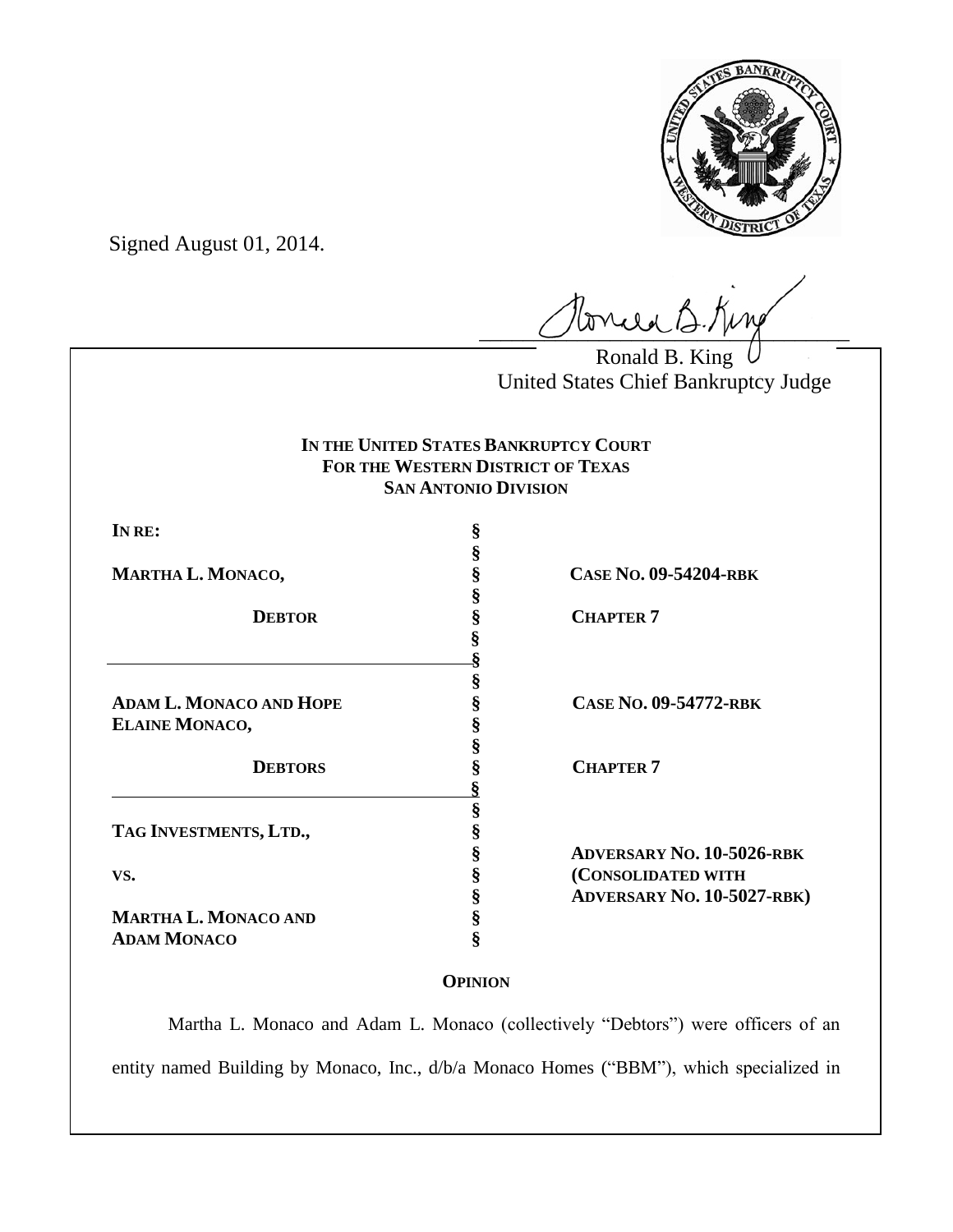residential construction. BBM filed a Chapter 7 case on August 14, 2009 (Case No. 09-53104). Martha L. Monaco filed a Chapter 7 case on October 27, 2009 (Case No. 09-54204), and her son, Adam L. Monaco, filed a Chapter 7 case on December 1, 2009 (Case No. 09-54772). Thereafter, Tag Investments, Ltd., ("Tag") initiated separate adversary proceedings against both Martha and Adam Monaco. Tag sought nondischargeability of a debt stemming from construction of a residence and the adversary proceedings were consolidated.

#### 1. *Jurisdiction and Venue*.

This Court has jurisdiction to render a final judgment in this core proceeding pursuant to 28 U.S.C. § 157(b)(2)(I). Venue is appropriate under 28 U.S.C. §§ 1408 & 1409(a).

#### 2. *Background*.

Tag as owner and BBM as general contractor entered into a construction contract to build a home in San Antonio, Texas. During construction, financial disputes arose between the parties and Tag terminated BBM from the project. Tag's claim against the Debtors is based on Chapter 162 of the Texas Property Code, which creates a construction trust fund and imposes criminal liability on owners and officers of an entity who misappropriate trust funds. Because Debtors were owners and officers of BBM, Tag invoked section  $523(a)(4)$  of the Bankruptcy Code to obtain a judgment declaring the debt nondischargeable "for fraud or defalcation while acting in a fiduciary capacity, embezzlement, or larceny."

After a bench trial, this Court determined that Tag's claim against Adam Monaco was nondischargeable pursuant to section 523(a)(4). (ECF No. 61). The Court awarded judgment against Adam Monaco in the amount of \$171,942.00 and a take-nothing judgment in favor of Martha Monaco. Findings of fact and conclusions of law were stated on the record following the close of the evidence pursuant to FED. R. BANK. P. 7052. Adam Monaco filed an appeal and Tag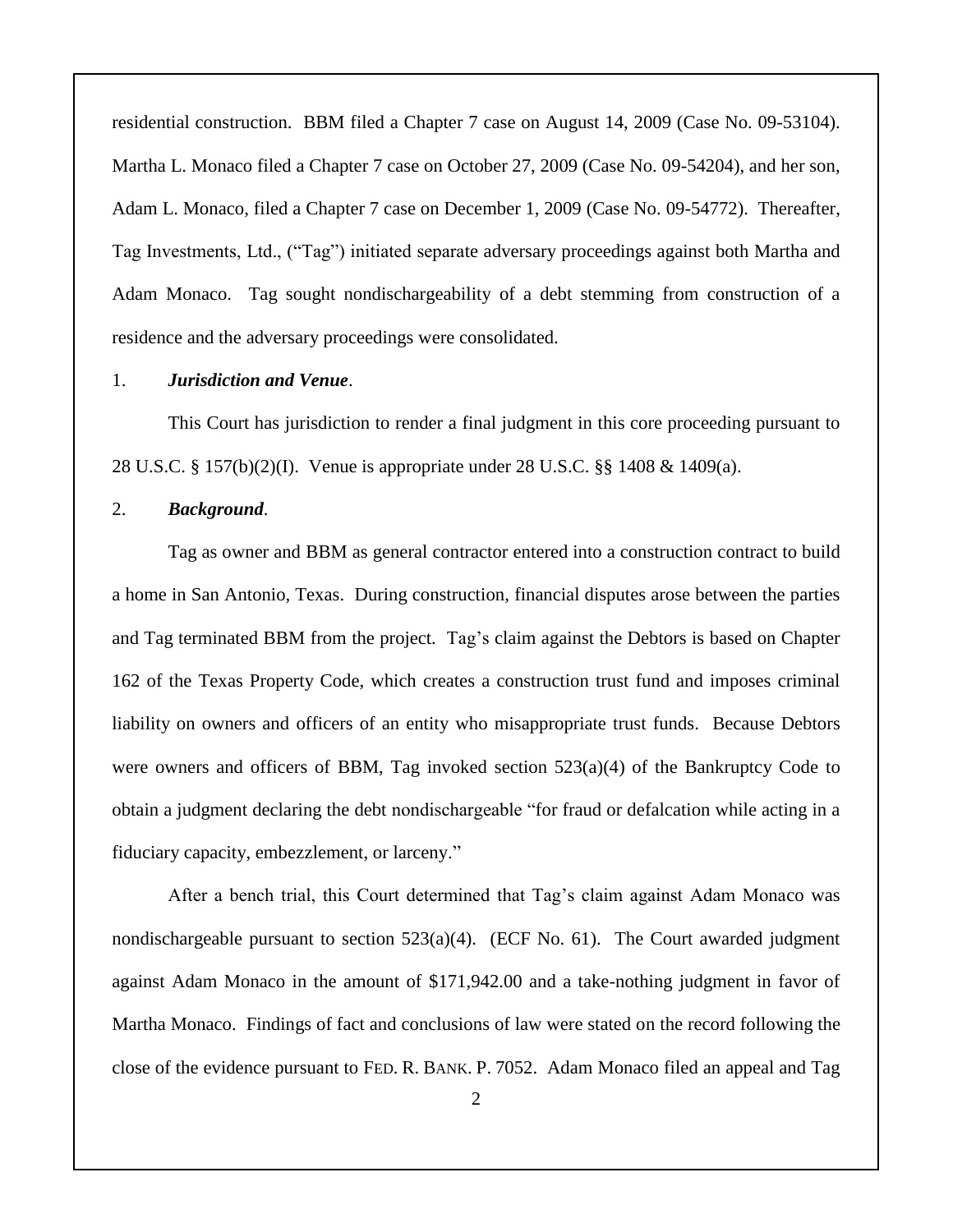cross-appealed to the United States District Court for the Western District of Texas. (ECF No. 72 & 75).

On March 1, 2013, the Honorable Harry Lee Hudspeth, United States District Court, Western District of Texas, issued a memorandum opinion that vacated the judgment and remanded the proceeding for additional findings of fact and conclusions of law. (ECF No. 87 & 88). The district court directed this Court to address three specific issues: "(1) whether Tag has standing to recover for payments made by San Antonio Release [sic] Management; (2) if so, whether Monaco is entitled to a setoff for amounts withheld as retainage; and (3) the basis for the calculation of actual damages owed to Tag." (ECF No. 87 at 8). The Court will address each of those points in turn and hereby makes additional or amended findings and conclusions.

Adam Monaco was president and sole shareholder of BBM and Martha Monaco served as its secretary. Tag is a limited partnership in which Theresa and Gabriel Khodr are the limited partners. Liacom, Inc. is Tag's general partner, and Theresa Khodr serves as the president of Liacom, Inc.

On April 22, 2004, Tag entered into a contract ("Prime Contract") with BBM for the construction of a luxury residence in San Antonio, Texas ("the Project"). BBM agreed to serve as general contractor, and the Prime Contract detailed the scope of the general contractor's work and described in detail the methods for obtaining payment from Tag. (Pl.'s Ex. 1). To receive payment, BBM was required to submit an application for payment to the project architect, Roy Braswell, for evaluation, review, and certification. Mr. Braswell would then review the progress of the work and certify the amount Tag owed to BBM up to the date of the inspection. Upon approval by BBM, Mr. Braswell then issued certificates for payment to Tag for all amounts that were due to date, less the contractual eight percent retainage. The parties referred to these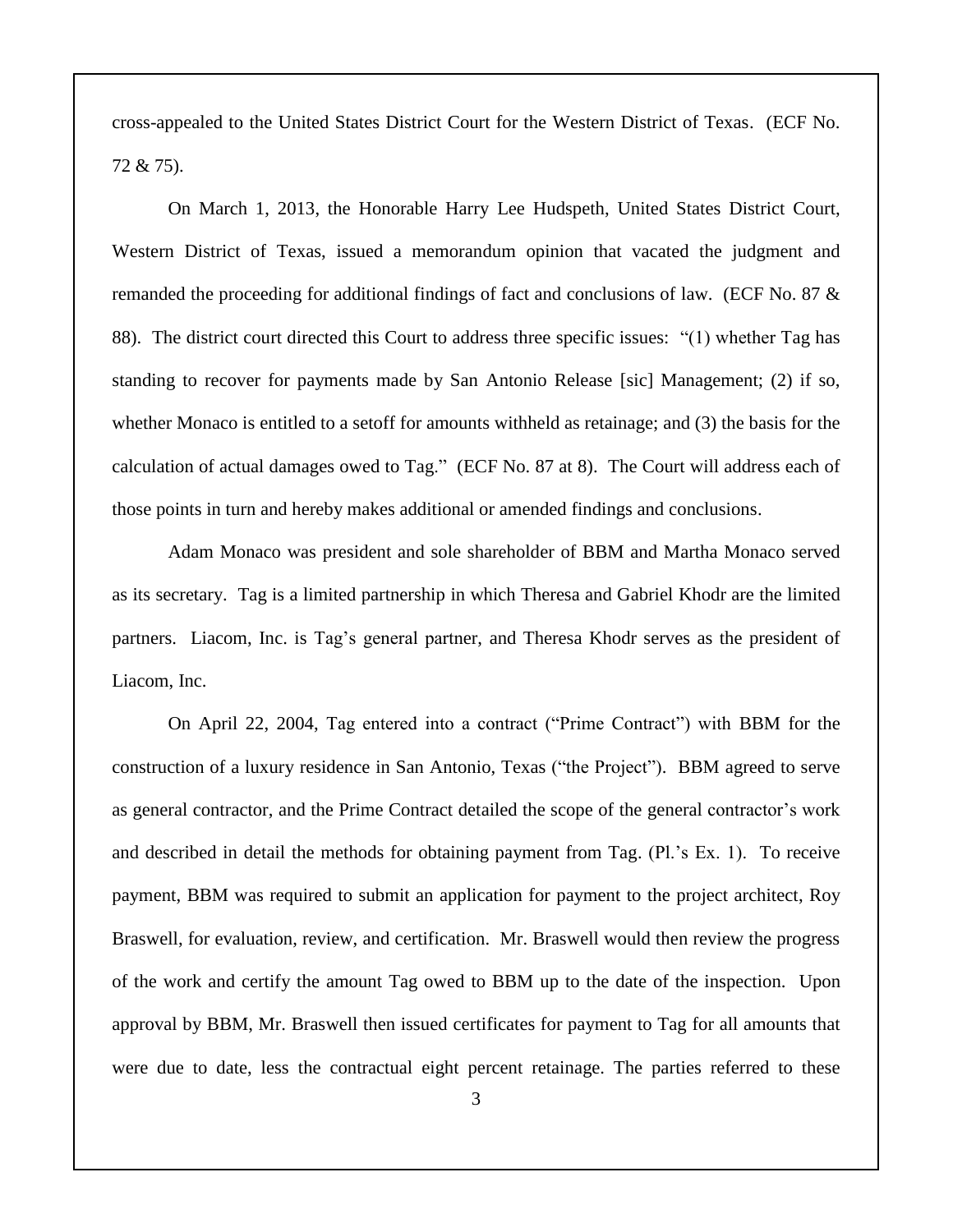certificates for payment as draw requests. As a condition of these payments, BBM was required to present sworn statements to Tag that all subcontractors and suppliers had been paid and lien releases had been obtained. (*Id*.).

Tag paid BBM all amounts certified by Mr. Braswell until the thirteenth draw request, which Mr. Braswell certified in a lesser amount than what BBM requested. This led to a series of disputes between the parties over whether BBM had actually paid the subcontractors and suppliers as Adam Monaco had verified in the lien release affidavits. BBM submitted its fourteenth draw request for \$138,553.08. (Tr. 134, Nov. 2, 2011). Tag refused to pay any of the fourteenth draw request.

On December 7, 2005, BBM filed suit against Tag in state district court to foreclose on a mechanics and materialmen's lien for \$308,968.82 that it filed against the residence for sums that Tag allegedly owed to BBM in connection with the Project. Sometime between December 26, 2005, and January 4, 2006, Tag terminated BBM as the general contractor on the Project. (Tr. 176, Nov. 2, 2011). By this point, Tag had paid BBM \$1,732,996.18 over the course of thirteen draw requests. (Tr. 132–33, Nov. 2, 2011). On February 7, 2006, Tag filed a counterclaim against BBM in the state court lawsuit, and it later asserted third party claims against the individual Debtors on November 6, 2007. BBM and the individual Debtors all filed Chapter 7 shortly before trial.

During the time following the termination of BBM, multiple subcontractors and suppliers working on the Project filed mechanics and materialmen's liens against the residence. Tag hired San Antonio Realease Management, Inc. ("SARMECO") to replace BBM as the general contractor under the Prime Contract. (Tr. 184–87, Nov. 2, 2011). Theresa Khodr testified that she also held an ownership interest in SARMECO (Tr. 186–87, Nov. 2, 2011), and the checks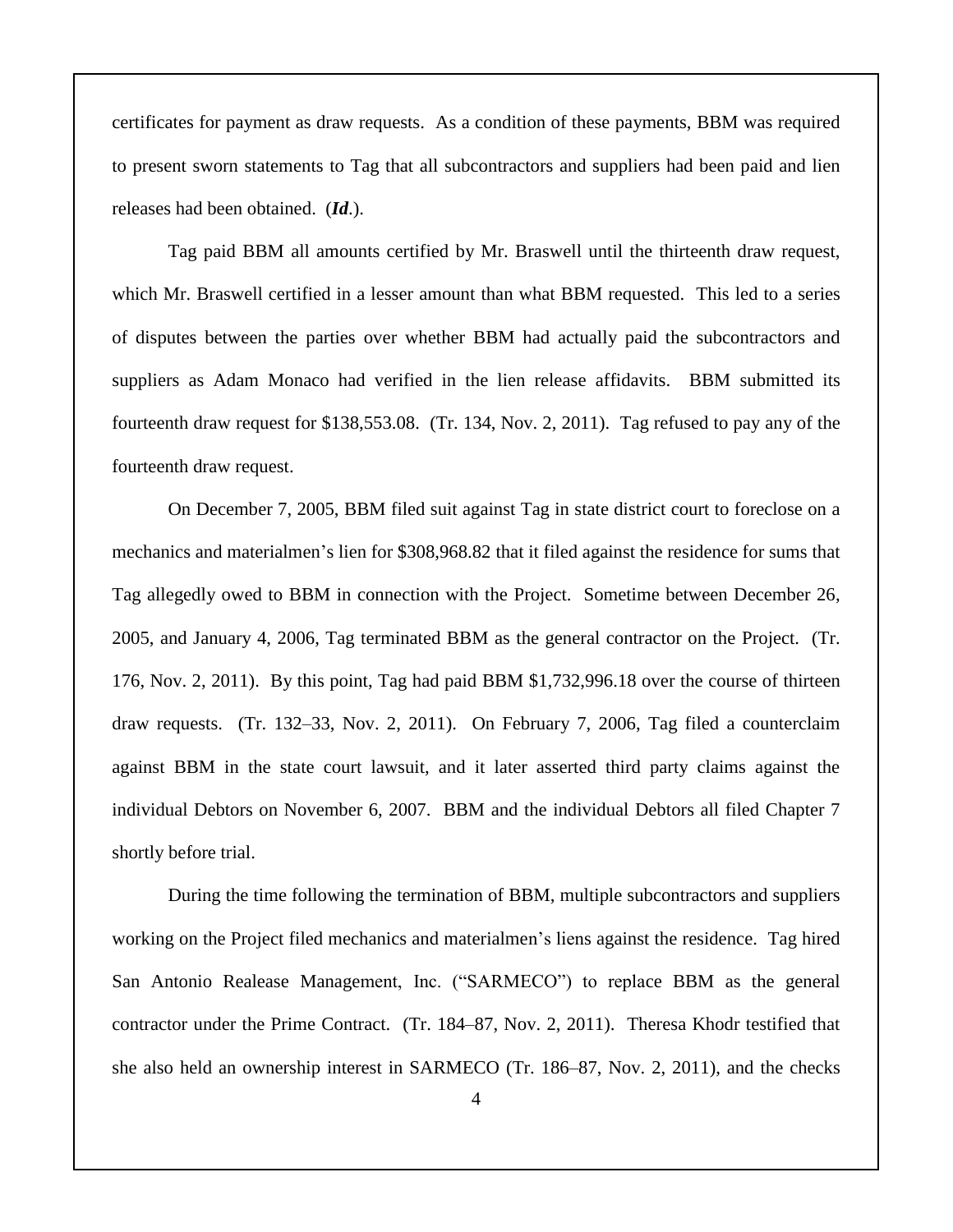issued by SARMECO all bear Theresa Khodr's signature as its president. SARMECO paid all of the subcontractors and suppliers to release the liens against the residence. (*Id*.). Tag then reimbursed SARMECO for the payments it made to the lien claimants. (Tr. 126–27; 185, Nov. 2, 2011). In addition, SARMECO assumed the subcontracts between BBM and the subcontractors because a provision in the original subcontracts allowed a subsequent general contractor to assume the subcontracts in the event of BBM's termination. (Tr. 184–87, Nov. 2, 2011; Pl.'s Ex. 23). In explaining why a subsequent contractor would pay off the liens on Tag's property, Theresa Khodr testified that the "[substitute general] contractor obviously didn't want liens on us . . . from the start." (Tr. 184, Nov. 2, 2011). According to Theresa Khodr, Tag was not allowed to assume the subcontracts itself "[b]ecause the contractor could only assume the contract."  $(Id. \text{ at } 186).$ <sup>1</sup> The assumption agreements between SARMECO and the subcontractors provided that both parties agreed to furnish all materials and perform all work necessary to complete the subcontract, and that SARMECO assumed the obligation to make payments in accordance with the assumption agreement. (*See, e.g.*, Pl.'s Ex. 23). The assumption agreements stated that all terms and provisions in the original subcontract remained in full force unless modified or otherwise supplemented. (*Id*.).

Tag's allegation that the Debtors misappropriated trust funds in violation of the Texas Construction Trust Fund Act ("CTFA") lies at the heart of this nondischargeability proceeding. The CTFA's purpose is to protect laborers and materialmen in construction payment disputes. *See Dealers Elec. Supply Co. v. Scoggins Const. Co*., 292 S.W.3d 650, 658 (Tex. 2009). Under

<sup>&</sup>lt;sup>1</sup> Section 7.4 of the BBM and Leeder subcontract, titled "Assignment of the Subcontract" stated: "In the event of termination of the Prime Contract by the Owner, the Contractor may assign this Subcontract to the Owner, with the Owner's agreement, . . . [and] the Owner shall assume the Contractor's rights and obligations under the Subcontract Documents." (Pl.'s Ex. 23). Thus, upon termination BBM could have assigned the subcontract to Tag if Tag had agreed to accept the assignment.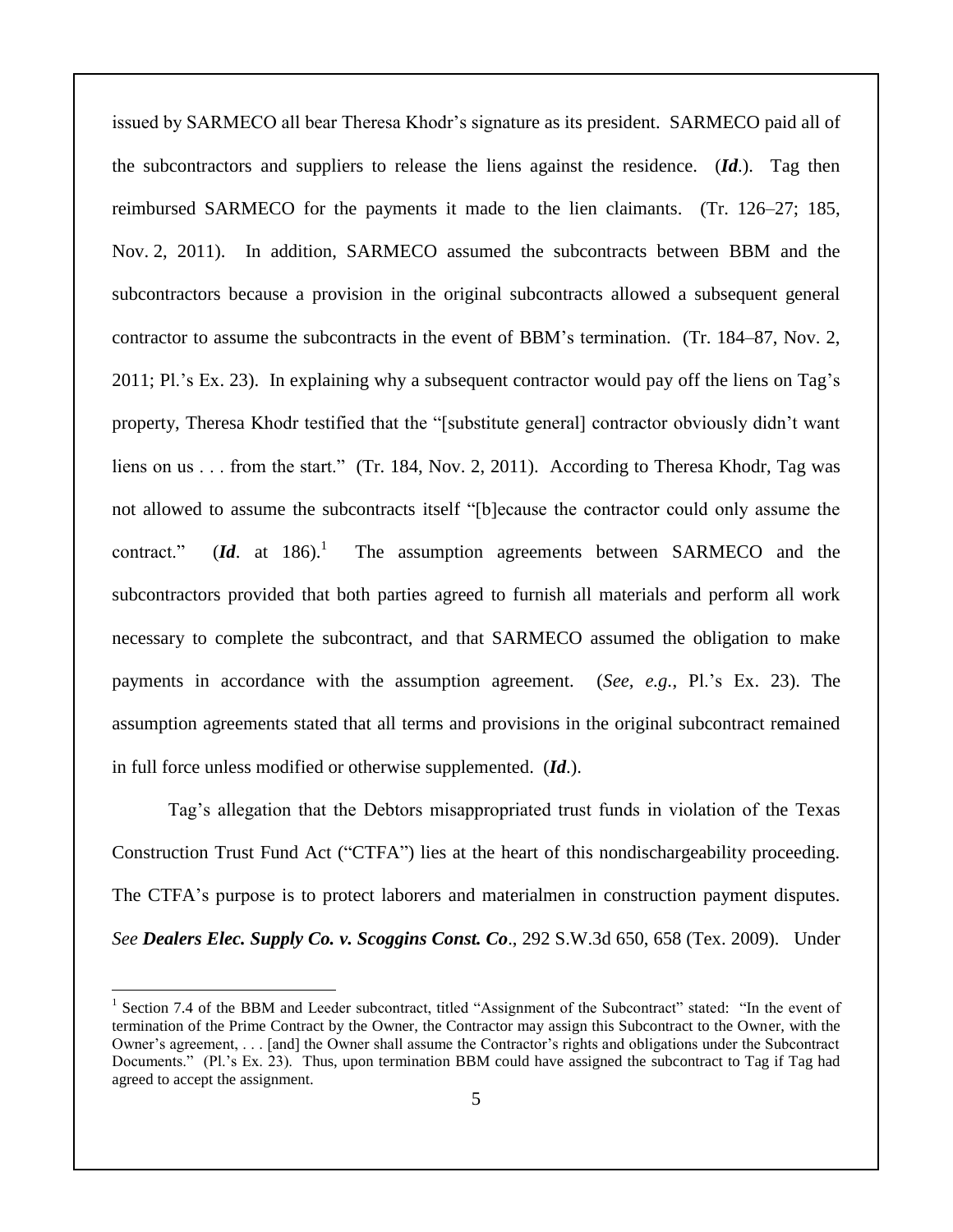the CTFA, construction payments become trust funds "if the payments are made to a contractor or subcontractor or to an officer, director, or agent of a contractor or subcontractor, under a construction contract for the improvement of specific real property in this state." TEX. PROP. CODE ANN. § 162.001(a) (West 2014). "A contractor . . . who receives trust funds or who has control or direction of trust funds, is a trustee of the trust funds." *Id*. § 162.002. In turn, a subcontractor who furnishes labor or material for an improvement on a specific piece of real property "is a beneficiary of any trust funds paid or received in connection with the improvement." *Id.* § 162.003(a). Construction trust funds are misapplied when a trustee "intentionally or knowingly or with intent to defraud, directly or indirectly retains, uses, disburses, or otherwise diverts trust funds without first fully paying all current or past due obligations incurred by the trustee to the beneficiaries of the trust funds." *Id*. § 162.031(a).

The CTFA provides that misapplication of trust funds is a criminal offense. *Id*. § 162.032. While state law would create a trust fund any time payments are made to a contractor or subcontractor for the construction of improvements on specific real property, federal case law recognizes trust fund property for the purposes of 11 U.S.C. § 523(a)(4) at the time the proceeds are misapplied. *Airtron, Inc. v. Faulkner* (*In re Faulkner*), 213 B.R. 660, 666 n.10 (Bankr. W.D. Tex. 1997) (Clark, J.) (citing *Coburn Co. of Beaumont v. Nicholas* (*In re Nicholas*), 956 F.2d 110, 114 (5th Cir. 1992)). Texas courts construe the statute broadly to "protect the presumably 'exposed' subcontractor or supplier." *Faulkner*, 213 B.R. at 668. The Fifth Circuit has recognized that a violation of the fiduciary duty under the CTFA for misapplied trust funds falls within the purview of 11 U.S.C. § 523(a)(4). *Nicholas*, 956 F.2d at 113.

While section 162.031(a) supplies a mental state for a violation of the CTFA, federal law governs the mental culpability requirement for purposes of nondischargeability under section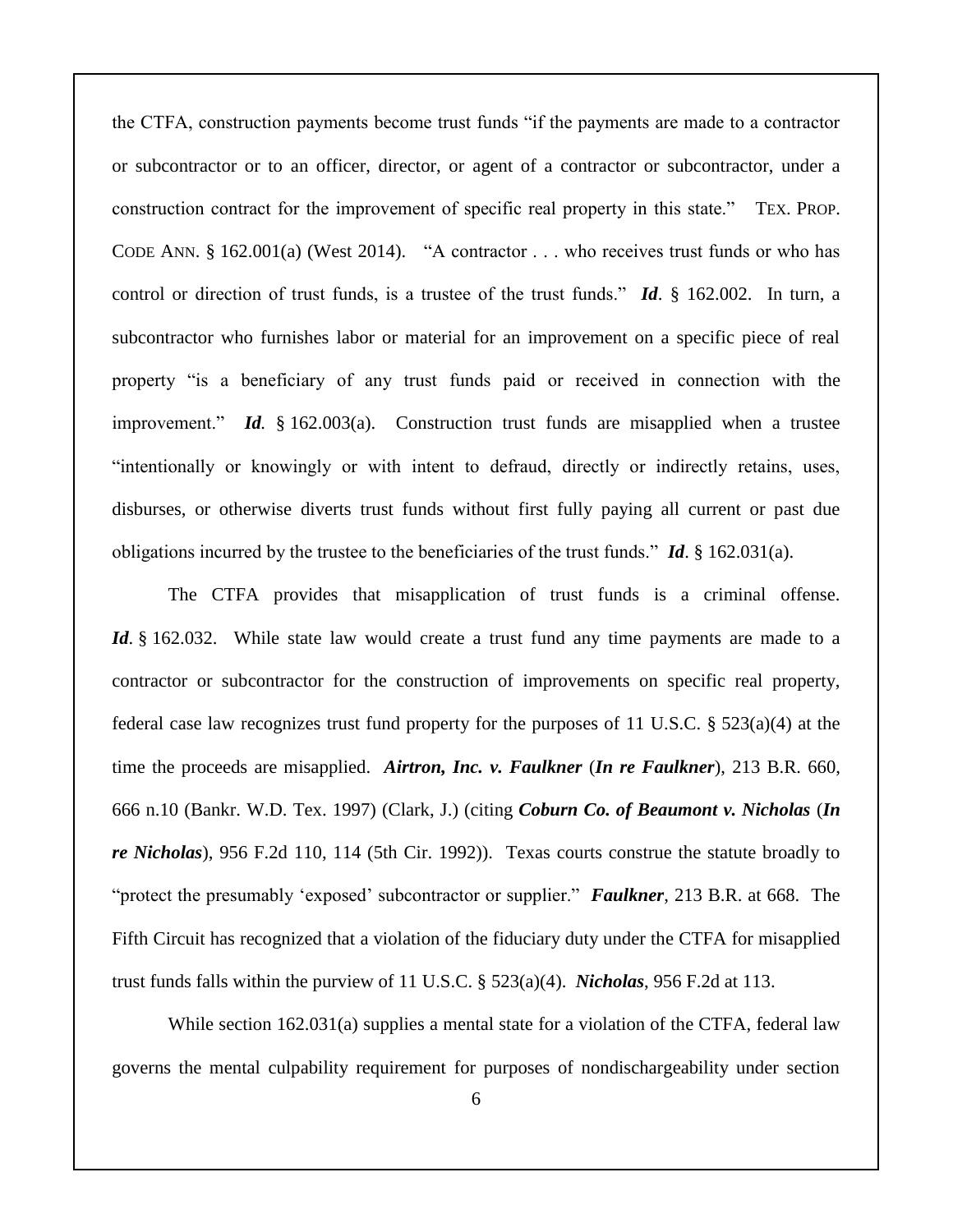523(a)(4). *Faulkner*, 213 B.R. at 667 n.15 (citing *Schwager v. Fallas* (*In re Schwager*), 121 F.3d 177, 184 (5th Cir. 1997)). Formerly, the Fifth Circuit standard for defalcation was that "a 'willful neglect' of fiduciary duty constitutes a defalcation—essentially a recklessness standard." *Schwager*, 121 F.3d at 185. Recently, however, the Supreme Court unanimously decided the appropriate mental standard for defalcation. *See Bullock v. BankChampaign, N.A*., \_\_ U.S. \_\_, 133 S. Ct. 1754 (2013). The Supreme Court defined defalcation with a culpable state of mind "involving knowledge of, or gross recklessness in respect to, the improper nature of the relevant fiduciary behavior." *Id*. at 1757. *Bullock* further stated that where actual knowledge of wrongdoing is absent, conduct rises to the level of recklessness "if the fiduciary 'consciously disregards' (or is willfully blind to) 'a substantial and unjustifiable risk' that his conduct will turn out to violate a fiduciary duty." *Id*. at 1759 (citation omitted).

The Court characterized its defalcation requirement as a higher standard than "objective recklessness." *Id*. at 1761. Therefore, *Bullock* requires courts within the Fifth Circuit to apply a somewhat higher standard than formerly applied to defalcation under section  $523(a)(4)$ . This is because, under the formerly applicable "willful neglect of fiduciary duty" standard, willfulness was measured "by reference to what a reasonable person in the debtor's position knew or reasonably should have known." *Office of Thrift Supervision v. Felt* (*In re Felt*), 255 F.3d 220, 226 (5th Cir. 2001). Willful neglect was an objective standard that charged a debtor with knowledge of the law without regard to his intent or motive. *Id*. *Bullock* now requires an intentional wrong that encompasses "not only conduct that the fiduciary knows is improper but also reckless conduct of the kind that the criminal law often treats as the equivalent." *Bullock*, 133 S. Ct. at 1759. Plaintiffs carry the burden of proof in a nondischargeability proceeding. *Nicholas*, 956 F.2d at 114.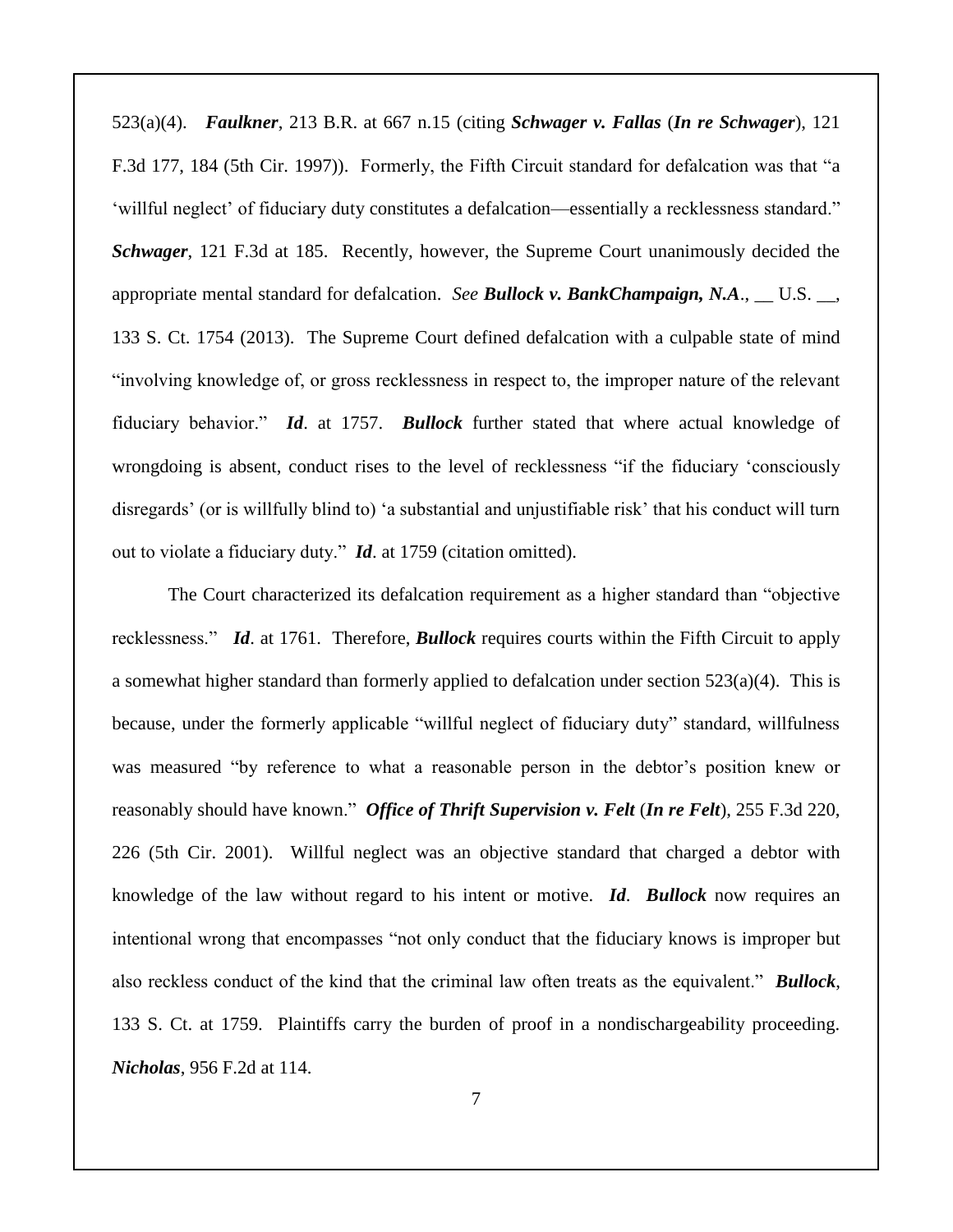### 3. *Amendments to the CTFA*.

The legislative history of the CTFA adds a peculiar wrinkle to this case because the statute was amended in 2009. *See* Acts 2009, 81st Leg., ch. 1277 (H.B. 1513), § 3 eff. Sept. 1, 2009 (amending TEX. PROP. CODE ANN. § 162.003). Before 2009, beneficiaries under the statute included unpaid laborers and materialmen but not the owners who paid funds to the contractor. *See Lampman v. Lee* (*In re Lee*), 230 B.R. 810, 813 (Bankr. N.D. Tex. 1999). Effective September 1, 2009, the Texas legislature amended the statute to include a property owner as a beneficiary of trust funds relating to a residential construction contract. *See* TEX. PROP. CODE ANN. § 162.003(b) (West Supp. 2014).

Here, because BBM and Tag executed the Prime Contract in 2004 when the CTFA did not extend beneficiary status to property owners, Tag was not a beneficiary under the statute.  $(ECF No. 59).$ <sup>2</sup> That portion of the Court's ruling was not appealed. Recognizing this lack of direct statutory standing under the CTFA, Tag asserted a right to equitable subrogation in its complaint and at trial.

### 4. *Equitable Subrogation*.

 $\overline{a}$ 

The first issue is whether Tag has standing to recover for payments made by SARMECO. (ECF No. 87). By framing this question as one of standing, the district court implicitly recognized that the Court must have subject matter jurisdiction, even if the parties do not raise the issue. *See Dynasty Oil & Gas, LLC v. Citizens Bank* (*In re United Operating, LLC*), 540 F.3d 351, 354–55 (5th Cir. 2008) (stating that "[s]tanding is a jurisdictional requirement, and [courts] are obliged to ensure it is satisfied regardless whether the parties address the matter").

<sup>2</sup> *See also O'Brien v. Hartnett* (*In re Hartnett*), No. 10-53290, 2011 WL 6210625, at \*5–6 (Bankr. W.D. Tex. Dec. 14, 2011) (Akard, J.) (holding that the amended definitions in section 163.003(b) do not apply retroactively to conduct that occurred prior to the effective date of the amendment).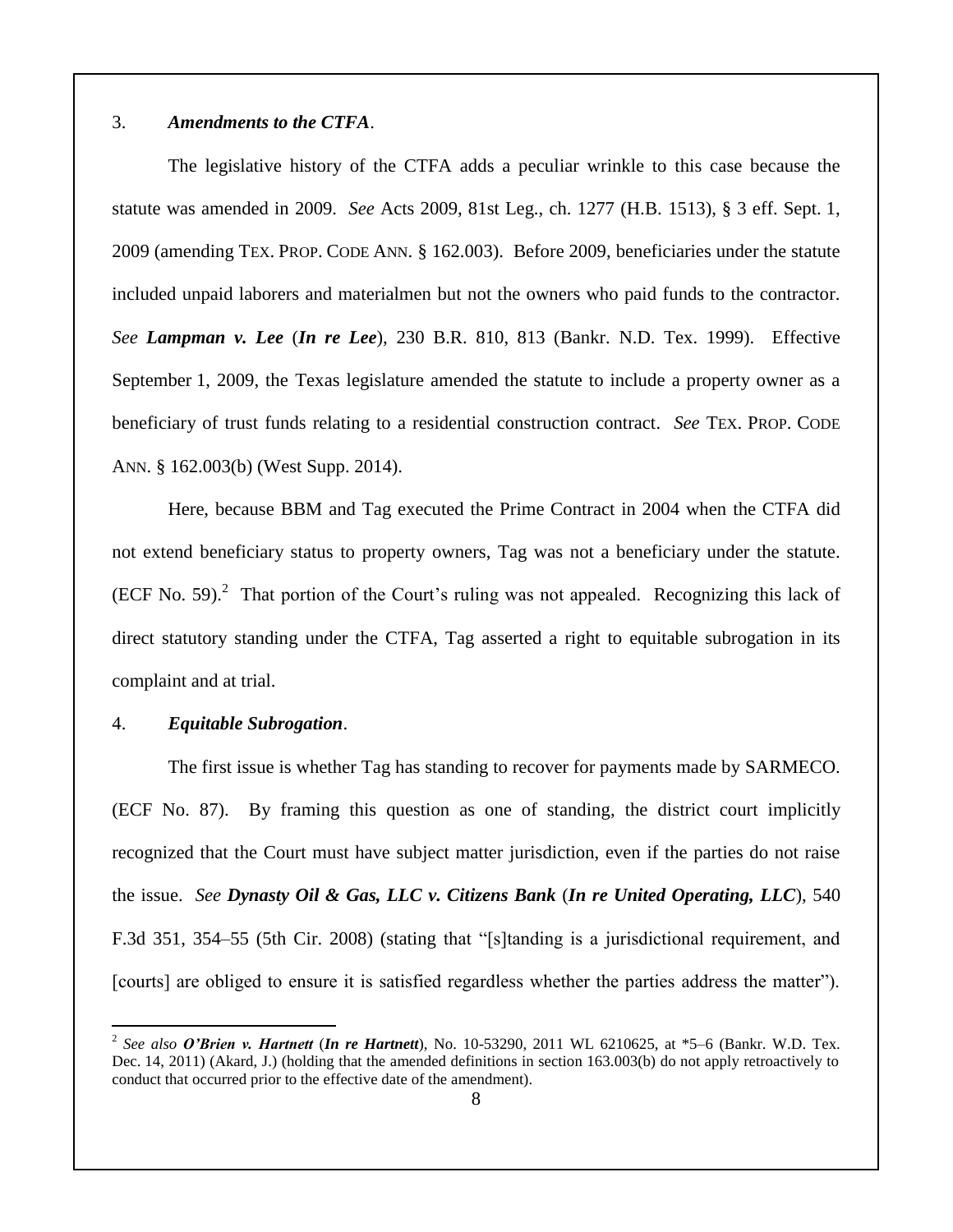Further, standing frequently becomes an issue in the context of equitable subrogation. According to the Texas Supreme Court, "[t]he doctrine of equitable subrogation allows a party who would otherwise lack standing to step into the shoes of and pursue the claims belonging to a party with standing." *Frymire Eng'g Co. ex rel. Liberty Mut. Ins. Co. v. Jomar Int'l, Ltd*., 259 S.W.3d 140, 142 (Tex. 2008). Because Tag is purporting to assert rights obtained from SARMECO, it must be determined whether SARMECO had standing to assert claims against the Debtors. If SARMECO had standing, then the Court will consider whether Tag can take advantage of SARMECO's standing through equitable subrogation.

#### a. *SARMECO had standing to pursue claims against the Debtors*.

Like Tag, SARMECO's right to assert claims against the Debtors would be dependent upon equitable subrogation. The equitable subrogation doctrine "essentially allows a subsequent lienholder to take the lien-priority status of a prior lienholder." *Bank of Am. v. Babu*, 340 S.W.3d 917, 925 (Tex. App.—Dallas 2011, pet. denied); *see also LaSalle Bank Nat'l Ass'n v. White*, 246 S.W.3d 616, 619 (Tex. 2007) (stating "[t]he doctrine allows a third party who discharges a lien upon the property of another to step into the original lienholder's shoes and assume the lienholder's right to the security interest against the debtor"). In the context of equitable subrogation, the term standing explains the ability of "one party to stand in the shoes of another as a plaintiff . . . ." *Frymire*, 259 S.W.3d at 142 n.4. Texas courts interpret the doctrine of equitable subrogation liberally and apply it "in every instance in which one person, not acting voluntarily, has paid a debt for which another was primarily liable and which in equity should have been paid by the latter." *Id*. at 142 (quoting *Mid-Continent Ins. Co. v. Liberty Mut. Ins. Co*., 236 S.W.3d 765, 774 (Tex. 2007)). The general purpose of equitable subrogation is to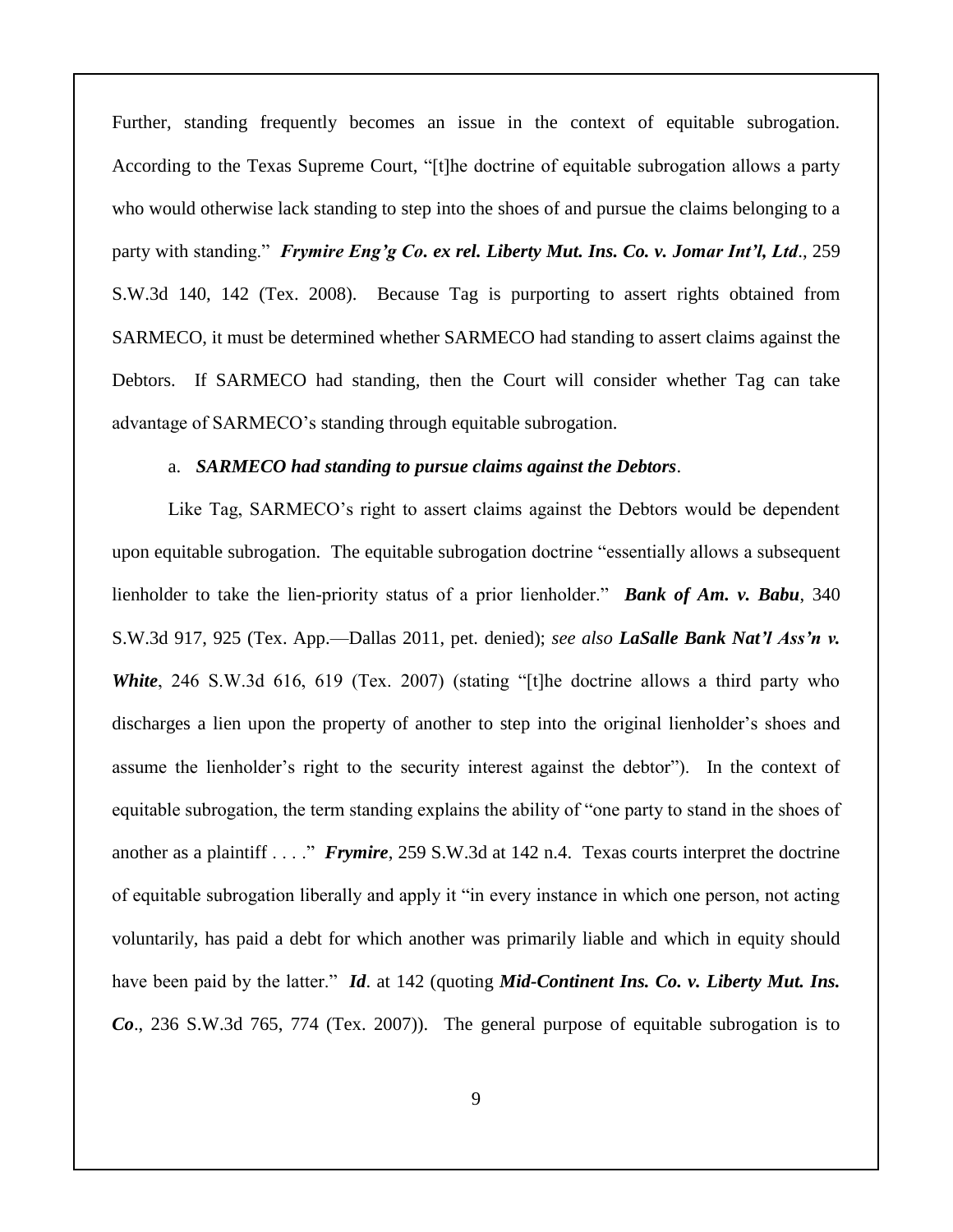prevent unjust enrichment of the debtor that owed the debt being paid. *First Nat'l Bank of Kerrville v. O'Dell*, 856 S.W.2d 410, 415 (Tex. 1993).

The party seeking to establish a right to equitable subrogation bears the burden of proof to show that the right exists. *Babu*, 340 S.W.3d at 925–26. Placing this burden on the party seeking to invoke the doctrine is consistent with the concept that the party seeking to invoke a court's jurisdiction has the burden to prove standing. *See Alvardo Land Dev., Inc. v. Sewell* (*In re Sewell*), 413 B.R. 562, 568 (Bankr. E.D. Tex. 2009). Thus, Tag had the burden to demonstrate that SARMECO (1) involuntarily (2) paid a debt primarily owed by another (3) in a situation that favors equitable relief to prevent unjust enrichment. *See Frymire*, 259 S.W.3d at 142.

## i. *SARMECO's payments to the subcontractors and suppliers were involuntary*.

The involuntary payment requirement of equitable subrogation is the most frequently litigated aspect of the doctrine. *Frymire*, 259 S.W.3d at 144–45. As defined in *Frymire*, "[a] payment is voluntary when the payor acts without any assignment or agreement for subrogation, without being under any legal obligation to make payment, and without being compelled to do so for the preservation of any rights or property." *Id*. at 145 (internal quotations omitted). Texas courts are consistently lenient in finding that involuntary payments have occurred. *See id*. Further, "money paid by one, who in good faith believed such payment necessary to protect his interest, even though he be mistaken as to the facts, is not a volunteer." *Coke v. Bargaimes*, 116 S.W.2d 904, 907 (Tex. Civ. App.—Dallas 1938, writ dism'd).

SARMECO replaced BBM as the general contractor and assumed the Prime Contract as well as the subcontracts originally between BBM and the subcontractors and suppliers. The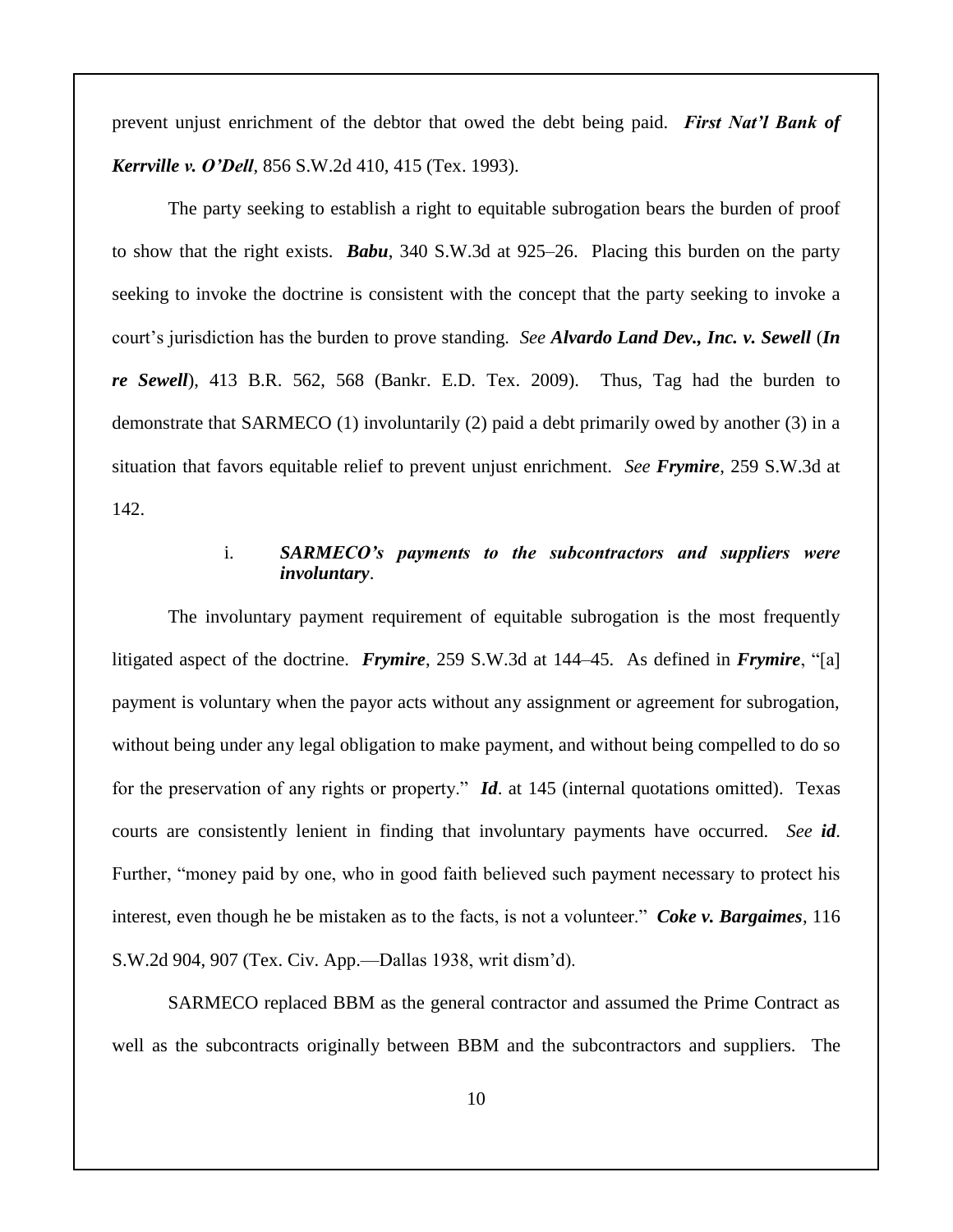assumption agreements between SARMECO and the subcontractors are critical because they each recognized the amounts due to the subcontractors under the original subcontracts, required payment in that amount, and stated that SAREMCO assumed the obligation to complete payment in accordance with the agreement. (*See* Pl.'s Exs. 19–23). Further, the assumption agreements provided that unless otherwise modified, "all terms, provisions, obligations, responsibilities and other agreements" contained in the original subcontracts remained in full force with SARMECO. (*Id*.). As an example of the subcontract terms that applied to SARMECO, section 4.7 of the Leeder subcontract stated that if the general contractor did not pay the subcontractor on time then the subcontractor had the right to "stop the Work of this Subcontract until payment of the amount owing has been received." (*See* Pl.'s Ex. 23). Section 11.1 of the AIA subcontract also called for the general contractor, rather than the owner, to make all payments to the subcontractors and suppliers. (*See id*.). Thus, when SARMECO assumed the subcontracts between BBM and the subcontractors and suppliers it undertook the same obligation to pay the subcontractors as BBM. Otherwise, the subcontractors had the right to discontinue work until SARMECO paid them.

Applying *Frymire's* reasoning to the contractual provisions in this case supports the conclusion that SARMECO was not a volunteer. By assuming the subcontracts, SARMECO undertook both legal and practical obligations to pay the subcontractors. *See Frymire*, 259 S.W.3d at 145 (stating that a payment is voluntary if it is made without "any legal obligation to make payment, and without being compelled to do so for the preservation of any rights"). The express terms of the assumption agreements placed a legal obligation on SARMECO to pay the subcontractors. Moreover, the subcontractors needed to be paid to resolve the work stoppage permitted by section 4.7 of the subcontracts. Without the subcontractors completing their work, SARMECO could not fulfill its duty to Tag to complete the Project. Perhaps SARMECO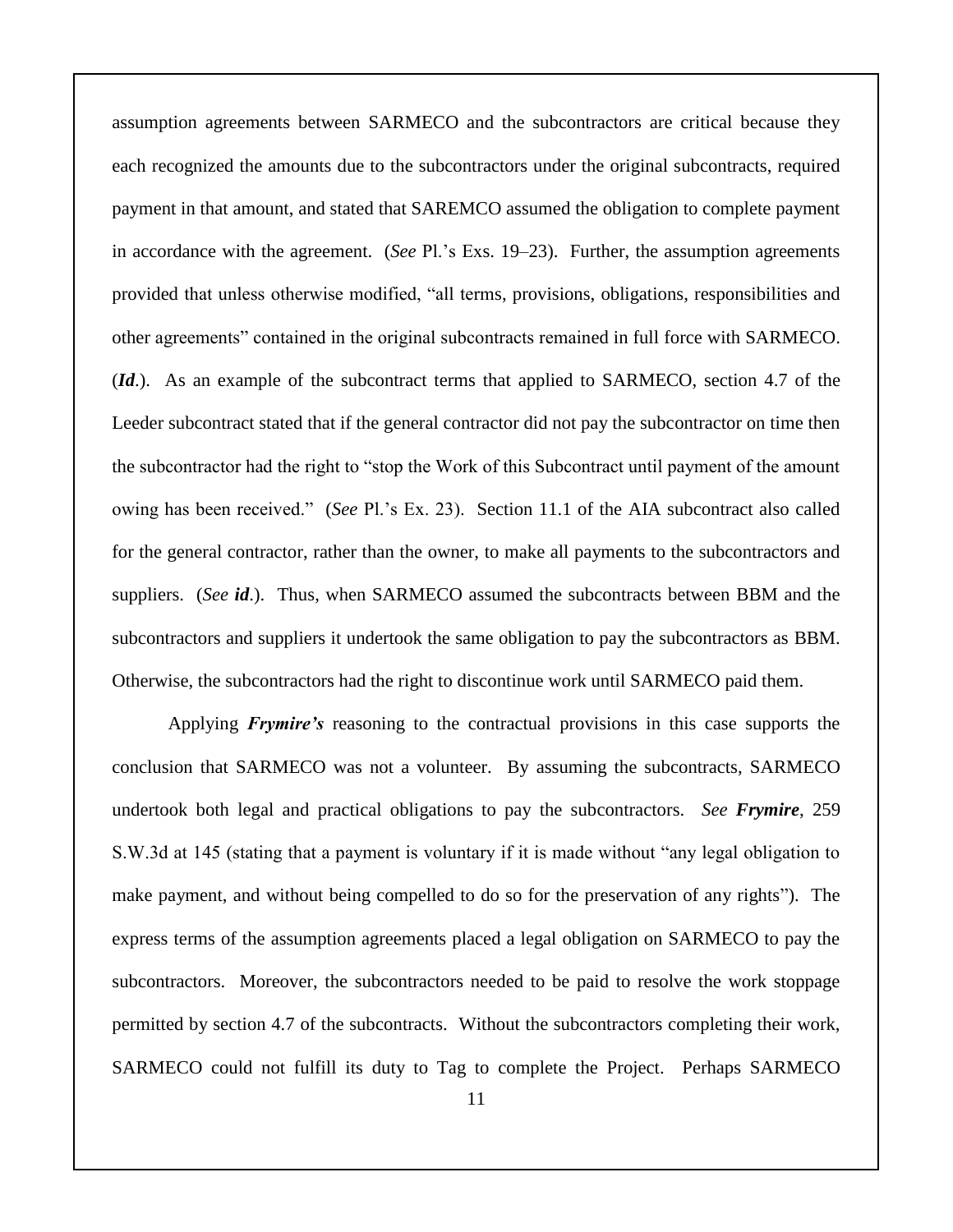voluntarily assumed the Prime Contract and subcontracts, but once the assumption occurred, its duty to honor those contracts was no longer voluntary. *Id*. at 146 ("Frymire's decision to contract with Price Woods was voluntary; its duty to honor that contract was not"). Accordingly, like the plaintiff in *Frymire*, SARMECO made involuntary payments because it "acted to satisfy a legal obligation and to protect its interests under the contract." *Id*.

#### ii. *SARMECO paid a debt primarily owed by BBM*.

The second equitable subrogation requirement is that SARMECO needed to pay a debt primarily owed by another. *Frymire*, 259 S.W.3d at 142. At first blush this requirement appears easily satisfied. Obviously, SARMECO's payments released liens against Tag's property. In the context of this CTFA dispute, however, BBM rather than Tag is the entity that allegedly owed the debt SARMECO paid.

Once again, *Frymire* is instructive on this point. Frymire's insurer fulfilled a contractual obligation to pay a hotel for damages caused by work Frymire performed. While acknowledging that it owed a debt to the hotel for repayment of its damages, Frymire contended that another party, Jomar, was also liable. The Texas Supreme Court was persuaded that Frymire met its burden to provide evidence "that Jomar [was] primarily responsible for the resulting damage." *Frymire*, 259 S.W.3d at 144. The court observed that satisfying a contractual debt Frymire owed "[did] not foreclose the existence and satisfaction of another debt owed by Jomar to the hotel." *Id*. at 143.

In this case, two parties allegedly owed a debt to a creditor based upon competing legal theories. Tag's debt, while not of the contractual sort involved in *Frymire*, arose from the statutory liens imposed on its property. The Debtors' liability, like the defendant Jomar, is based on tortious conduct. *See id*. at 142 (alleging claims against Jomar premised on negligence,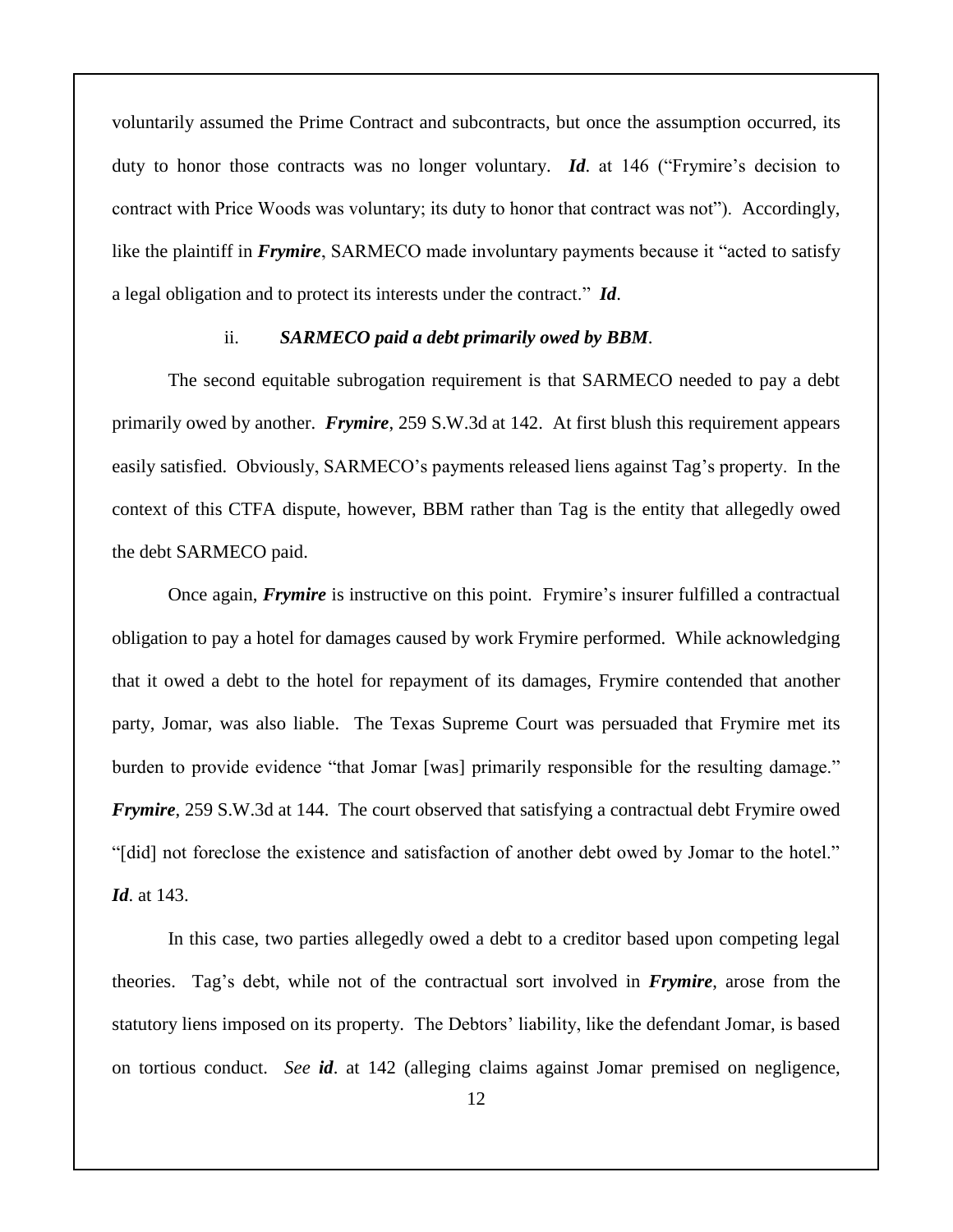product liability, and breach of warranty). Like the insurer in *Frymire*, SARMECO paid the debt one of the two parties owed to the creditor (the subcontractors) and sought to stand in the shoes of the creditor to seek repayment from the other non-paying party. It is evident that SARMECO paid a debt owed by Tag because this resulted in the liens against Tag's property being released. *Frymire* establishes that such a payment does not prevent SARMECO from being equitably subrogated to the ability to pursue a different cause of action against a different debtor. Whether the debt SARMECO paid to the subcontractors was technically owed by Tag or the Debtors, what matters under *Frymire* is that SARMECO paid a debt owed by another.

## iii. *SARMECO made its payment in a situation that favors equitable relief to prevent unjust enrichment*.

The equitable doctrine of unjust enrichment dictates how the third prong of equitable subrogation fits within a case. *See Frymire*, 259 S.W.3d at 146. Unjust enrichment applies to situations where "one person has obtained a benefit from another by fraud, duress, or the taking of an undue advantage." *Heldenfels Bros., Inc. v. City of Corpus Christi*, 832 S.W.2d 39, 41 (Tex. 1992).

Tag paid BBM trust fund money that was meant to be paid downstream to the subcontractors and suppliers. Instead of paying the trust fund money to subcontractors, BBM kept the money or spent it in violation of the CTFA. Thereafter, the subcontractors remained unpaid, filed lien claims, and stopped work so that SARMECO had to step in and pay them to restart the job. BBM and its sole shareholder obtained the benefit of keeping the money that the subcontractors were rightfully owed. Significantly, Adam Monaco verified in writing that the subcontractors had been paid in full and had released their lien rights against Tag, which was a false representation. (Tr. 116–18, 122–24, Nov. 10, 2011; Oral Ruling, ECF No. 59 at 5 & 7,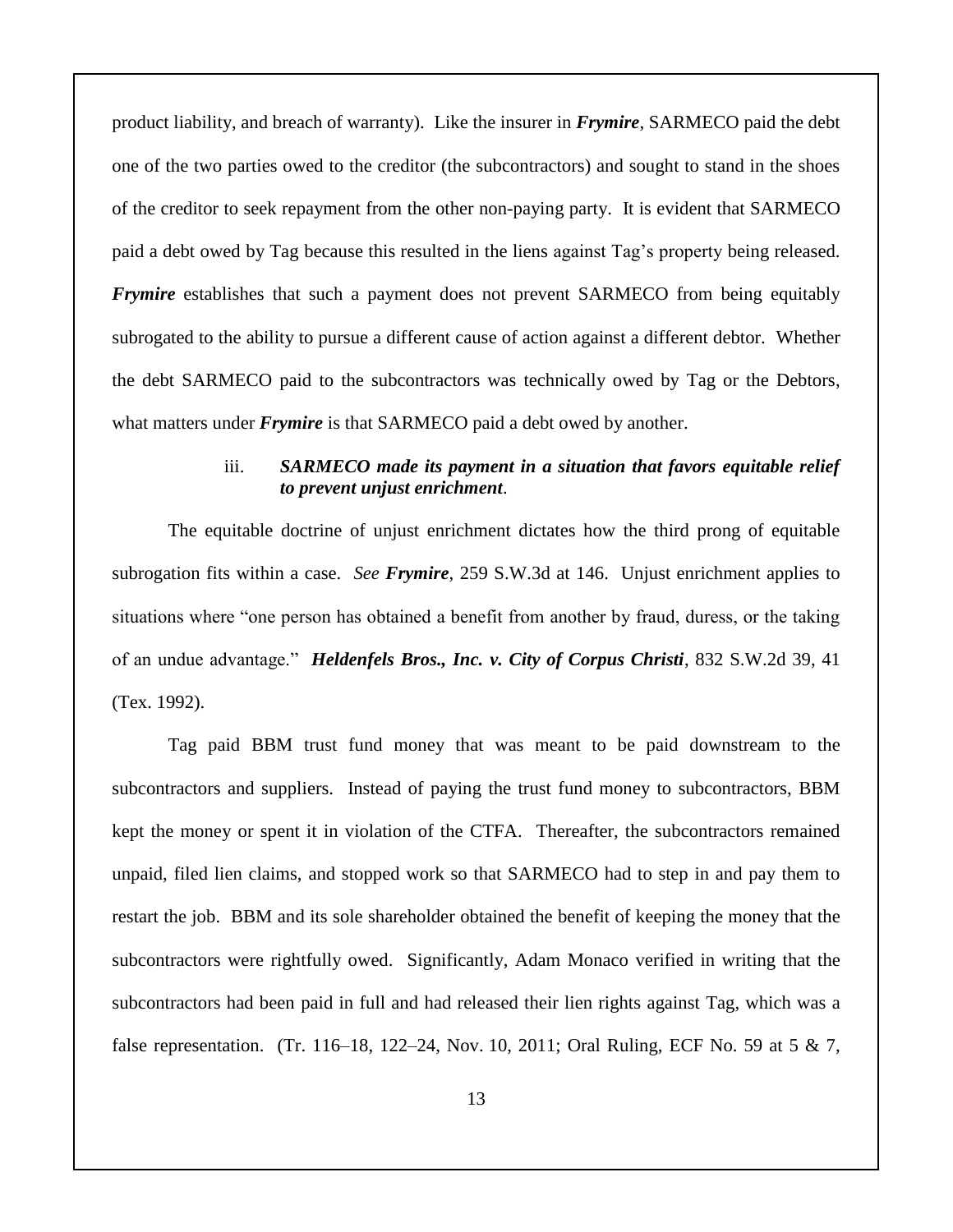Jan. 19, 2012). At a minimum, the false representations establish that Adam Monaco and BBM "obtained a benefit from another by . . . the taking of an undue advantage." *Heldenfels Bros*., 832 S.W.2d at 41.

Denying recovery of the trust funds, whether it be by the subcontractors or SARMECO standing in their shoes, would enable Adam Monaco and BBM to be unjustly enriched by the misapplied trust funds and falsified documents. Permitting a contractor to retain misapplied trust funds constitutes unjust enrichment. The Court finds that SARMECO is entitled to equitable subrogation.

#### b. *Tag has a right to equitable subrogation by standing in SARMECO's shoes*.

Having concluded that SARMECO is equitably subrogated to the rights of the subcontractors and suppliers, it is still necessary to determine whether *Tag* can be equitably subrogated to those same rights from SARMECO. Again, it was Tag's burden to show that it (1) involuntarily (2) paid a debt primarily owed by another (3) in a situation that favors equitable relief to prevent unjust enrichment. *See Frymire*, 259 S.W.3d at 142.

Tag's reimbursement of SARMECO's payment to the subcontractors and suppliers was mentioned briefly during the trial in this Court. During one exchange, the Debtors' counsel was cross-examining Theresa Khodr:

- *Q*. Who's the signer . . . what account was that account—was that—On whose account was that check written?
- *A*. San Antonio Realease Management.
- *Q*. San Antonio Realease Management, Inc.; right?
- *A*. Inc.
- *Q*. And that's not Tag?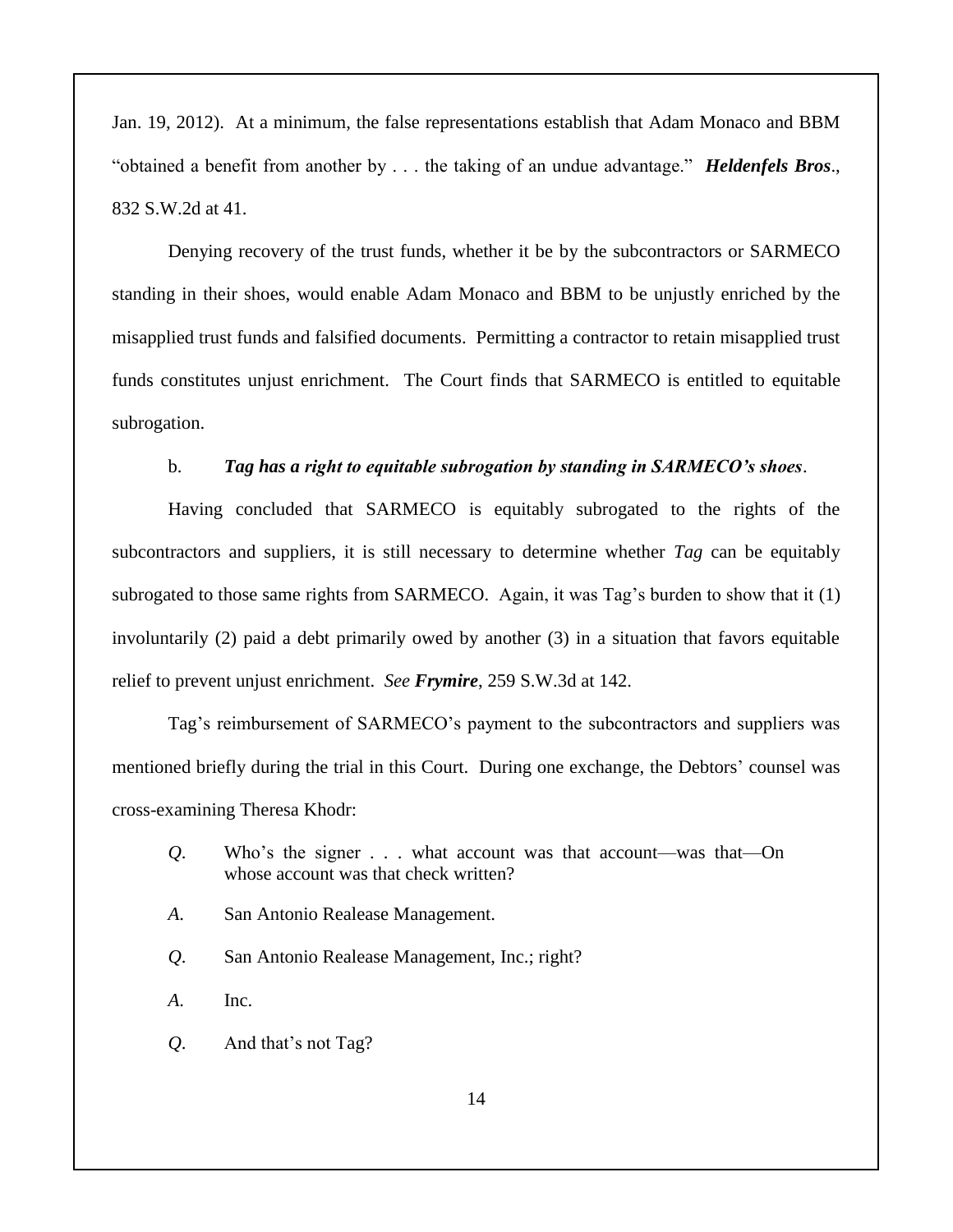- *A*. No.
- *Q*. So, Tag didn't pay this debt?
- *A*. *Tag paid San Antonio Realease Management.*
- *Q*. No. No. No. That's not what I asked you.
- *A*. Oh. Tag did not pay this check.
- *Q*. San Antonio Realease Management, Inc., paid that check; right? And they paid the next check on—on March 10th, 2006 . . . right? Of which you're claiming you want to be paid today? Part of your lawsuit, you're claiming that you had—that—Part of your complaint is that there was unpaid lien claims—
- *A*. Yes.
- *Q*. —that—that had to be paid?
- *A*. Yes.
- *Q*. But Tag didn't pay those two lien claims, did it, only San Antonio Realease Management, Inc.? . . . That is the check; right?
- *A*. That is the check. That's correct.

. . . .

- *Q*. Not one of the alleged unpaid lien claims were paid by Tag, according to your documents, were they?
- *A*. They were paid by San Antonio Realease Management.

(Tr. 126–27, 129, Nov. 2, 2011) (emphasis added). In another exchange, the Court engaged in a

colloquy with Theresa Khodr as follows:

- *Court*: Before I forget, I want to ask her one question. Have a seat, ma'am. Why did you pay the Bexar Electric, Schultz, Professional Plumbing, and Leeder with S.A. Realease Management checks rather than Tag?
- *Witness*: We—We—*According to the contract, we could assume their contracts, the next contractor could. And that contractor obviously didn't want liens*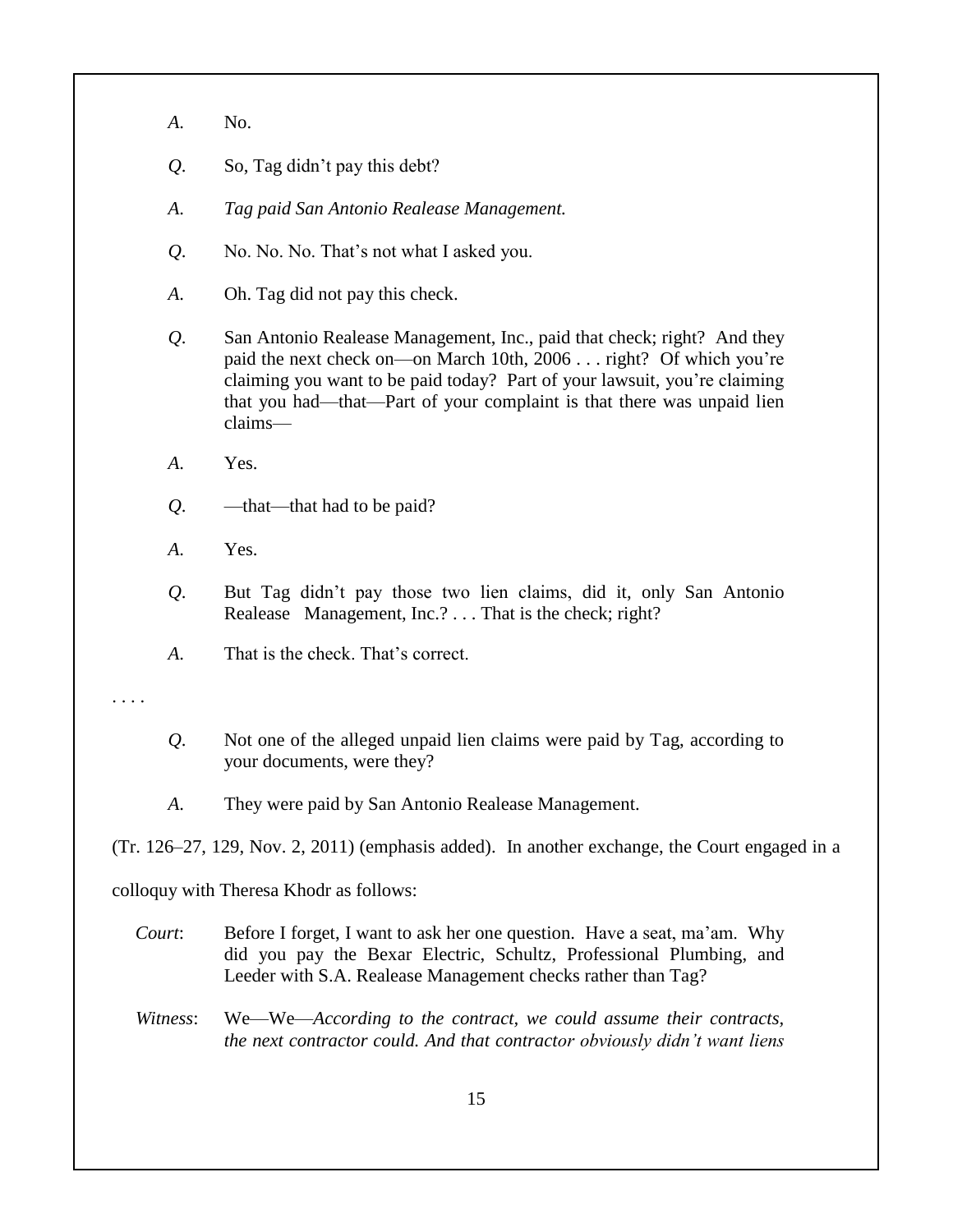|          | on us from—from the start, so we repaid San Antonio Realease<br>Management.                                                                             |
|----------|---------------------------------------------------------------------------------------------------------------------------------------------------------|
| Court:   | Who's "we"? Tag?                                                                                                                                        |
| Witness: | $Tag-$                                                                                                                                                  |
| Court:   | Okay.                                                                                                                                                   |
| Witness: | -paid San Antonio Realease Management for all those costs to assume<br>the contract.                                                                    |
| Court:   | So, San Antonio Realease Management paid the subcontractor, for<br>example, Bexar Electric, and then Tag reimbursed San Antonio Realease<br>Management? |
| Witness: | Yes. And—And San Antonio Realease Management actually assumed the<br>initial contract, so we didn't have to renegotiate.                                |
| Court:   | The initial contract between—                                                                                                                           |
| Witness: | $[BBM]$ .                                                                                                                                               |
| Court:   | -[BBM] and, say, Bexar Electric,-                                                                                                                       |
| Witness: | And $-$                                                                                                                                                 |
| Court:   | -the subcontractor?                                                                                                                                     |
| Witness: | Yes.                                                                                                                                                    |
| Court:   | Okay.                                                                                                                                                   |
| Witness: | Because it required them to be able to—This is my under—understanding.                                                                                  |
| Court:   | Okay. And you didn't want Tag to assume that contract?                                                                                                  |
| Witness: | No. Because the contractor could only assume the contract.                                                                                              |
| Court:   | Okay.                                                                                                                                                   |
| Witness: | And San Antonio Realease Management is the contractor, the substitute<br>contractor.                                                                    |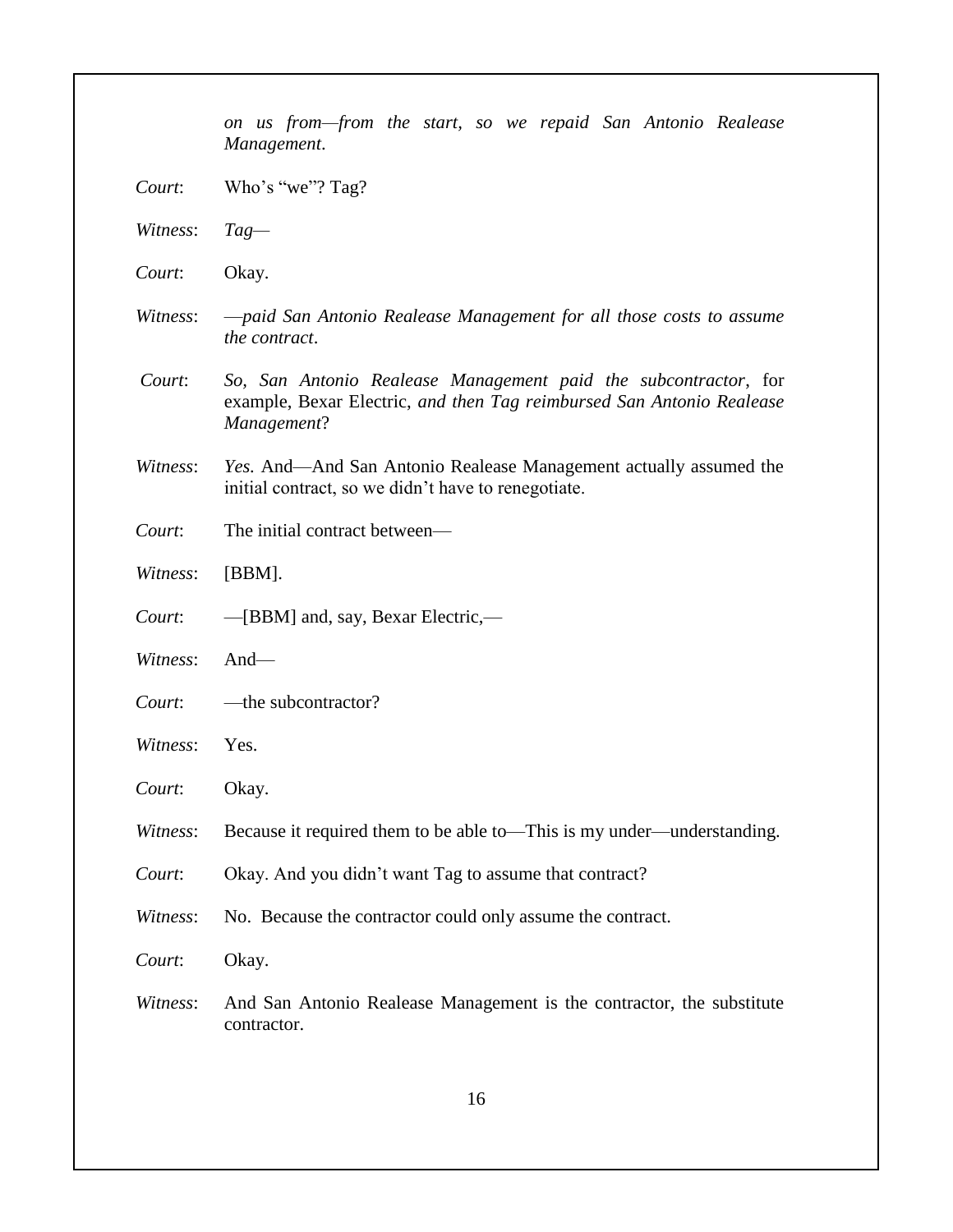| Court:   | Oh. In other words, after the contract with—with [Building by] Monaco<br>was terminated, your new contractor was San Antonio Realease? |
|----------|----------------------------------------------------------------------------------------------------------------------------------------|
| Witness: | Yes.                                                                                                                                   |
| Court:   | But that's a company that you own?                                                                                                     |
| Witness: | It's company that we own for doing management,—                                                                                        |
| Court:   | Okay.                                                                                                                                  |
| Witness: | $-$ to finish out construction.                                                                                                        |
| Court:   | Okay. It's just another company?                                                                                                       |
| Witness: | Yes.                                                                                                                                   |

(Tr. 184–87, Nov. 2, 2011) (emphasis added).

The above testimony describes the relationship between Tag and SARMECO from the perspective of Theresa Khodr. The Khodrs own both entities. Theresa Khodr signed the checks for SARMECO (*see, e.g.*, Pl.'s Ex. 23), and she signed the assumption agreements for SARMECO as its president. (*See, e.g.*, *id*.). Theresa Khodr's signature also appears on checks drawn on Tag's bank accounts. (*See, e.g.*, Pl.'s Ex. 3). She is listed as Tag's representative in the Prime Contract between Tag and BBM (Pl.'s Ex. 1), which she signed in dual capacities as president of Liacom, Inc., the general partner of Tag, and she also signed in her individual capacity as an owner of Tag. (*Id*.). Tag reimbursed SARMECO and Theresa Khodr personally signed and issued the checks for both entities.

This evidence shows *why* Tag reimbursed SARMECO for making the lien release payments and whether Tag's decision to do so was voluntary or not. Critical to this point is Theresa Khodr's statement "[a]ccording to the contract, we could assume their contracts, the next contractor could. And that contractor obviously didn't want liens on us . . . from the start,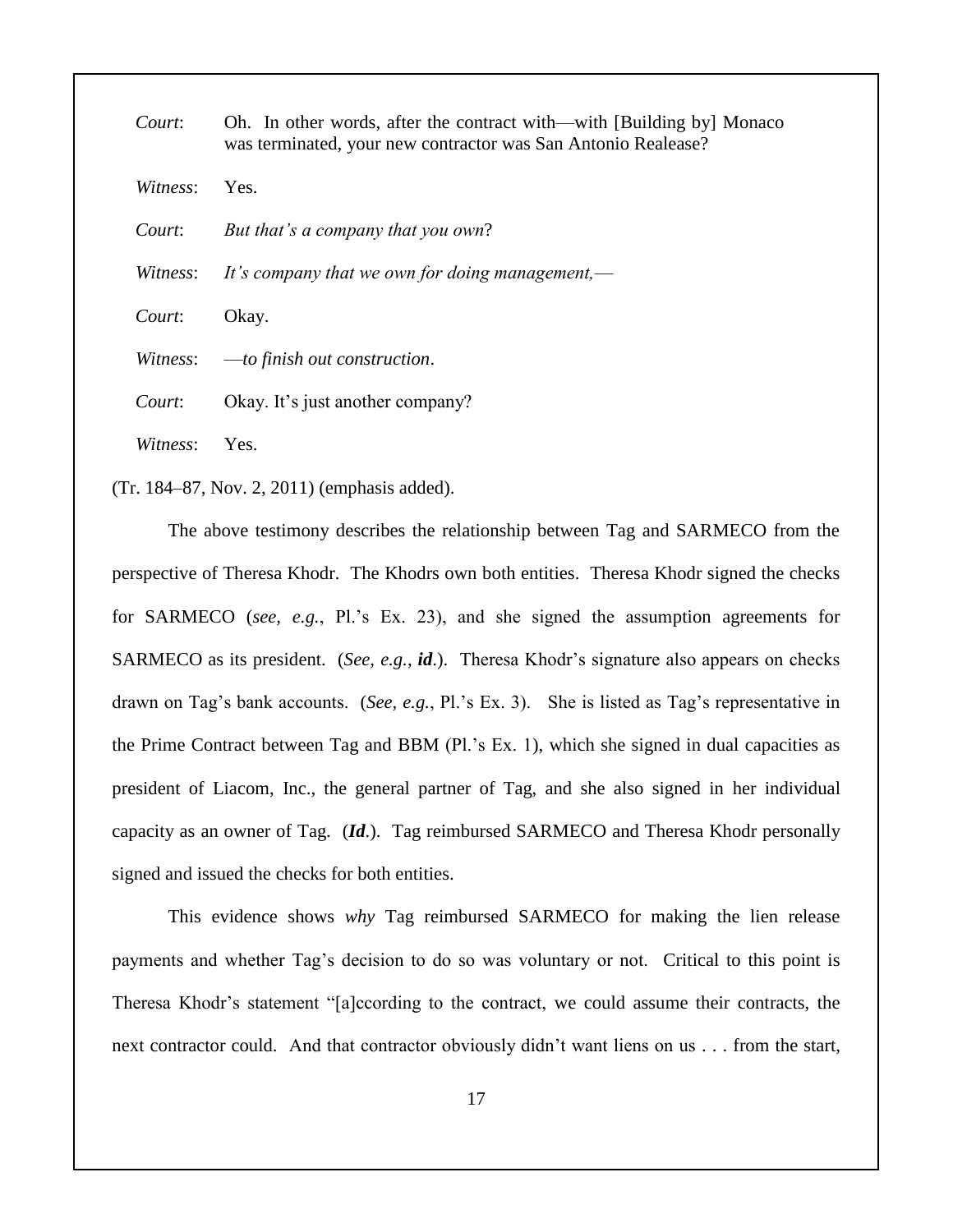so *we repaid San Antonio Realease Management*." 3 (Tr. 185, Nov. 2, 2011) (emphasis added). This statement shows Tag's concern about the liens on the property and raises additional lien issues.

Section 53.251, *et seq*. of the Texas Property Code specifically applies to residential construction projects while incorporating other provisions of Chapter 53 relating to filing liens.<sup>4</sup> TEX. PROP. CODE ANN. § 53.251 (West 2007). "Because a derivative claimant has no contractual relationship with the property owner, the claimant is required to give the property owner timely notice of an unpaid balance before attempting to file a lien against the property." *Morrell Masonry Supply, Inc. v. Loeb*, 349 S.W.3d 664, 667 (Tex. App.—Houston [14th Dist.] 2011, no pet.) (citing TEX. PROP. CODE ANN. § 53.252(b)). The subcontractors and suppliers in this case presented this notice to Tag, thus triggering the applicable lien remedies.

Section 53.252(c) cross-references the "fund trapping" statute contained in section 53.081 *et seq*. "Trapping provisions are designed to prevent an owner from paying a contractor monies so long as the subcontractor or supplier remains unpaid." *Baker Hughes Oilfield Operations, Inc. v. Summerline Asset Mgmt., LLC* (*In re S. Tex. Oil Co***.**), No. 09-52433, 2010 WL 1903750, at \*1 (Bankr. W.D. Tex. May 10, 2010). Providing notice under section 53.252 allows the owner to "withhold from payments to the original contractor an amount necessary to pay the claim for which he receives notice." TEX. PROP. CODE ANN. § 53.081(a) (West 2007). The original contractor must also receive notice under the statute in time for the contractor to notify

<sup>&</sup>lt;sup>3</sup> Theresa Khodr then clarified she used the term "we" as a reference to Tag.

<sup>&</sup>lt;sup>4</sup> It is unclear whether section 53.251, *et seq.* would actually apply here because the residential property was owned by Tag, a limited partnership. The definition of a "residence" in Chapter 53 requires that it be "owned by one or more adult persons." TEX. PROP. CODE ANN. § 53.001(8). For purposes of this discussion the definitional distinction is immaterial because all roads in Chapter 53 eventually lead to section 53.081, *et seq.*, which creates the fund-trapping provision that the liens were asserted under in this case. The Court mentions the distinction out of an abundance of caution because the district court's opinion stated: "Gabriel and Theresa Khodr, the individuals for whom the home was being built."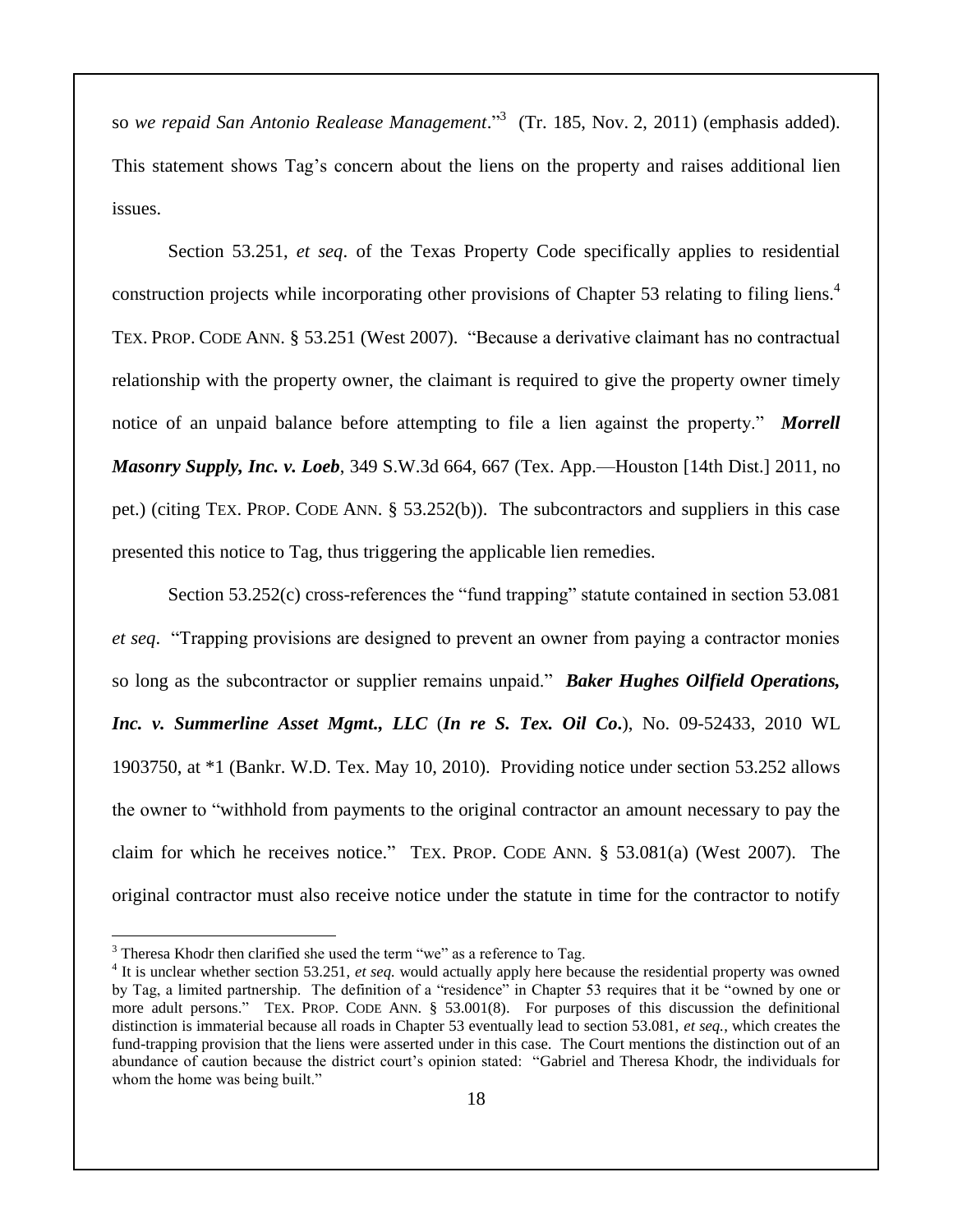the owner of its intent to dispute the claim that the subcontractor or supplier remained unpaid. *Id*. § 53.083(b).<sup>5</sup> If the contractor does not provide the owner with timely notice of its intent to dispute the claim "[the contractor] is considered to have assented to the demand and *the owner shall pay the claim.*" *Id.* (emphasis added). Further, once the owner receives the statutory notice, the "fund-trapping" provision is effective and the owner's property is subject to a lien for any additional payments to the original contractor while the subcontractor's claim remains unpaid. *Id*. § 53.084(b); *see also Morrell Masonry Supply, Inc*., 349 S.W.3d at 668.

"The funds remain trapped until the earlier of (a) settlement, discharge, or indemnification of the claimed amount, (b) passage of the time for filing an affidavit of mechanic's lien, or (c) satisfaction or release of a filed mechanic's lien." *In re Medina*, 413 B.R. 583, 591 (Bankr. W.D. Tex. 2009) (Clark, J.) (citing TEX. PROP. CODE ANN. § 53.082). In *Medina*, Judge Clark explained the practical effect of the "fund trapping" provision:

The owner is motivated to both withhold funds from the original contractor upon receipt of a Notice of Claim and a Demand for Payment, *and to actually pay off the claim*, for two reasons. First, the owner knows that, if the claim is not satisfied, then eventually the claimant will file an affidavit of lien, placing a lien on the owner's property. The cloud on the owner's title would obviously need to be removed before permanent financing could be obtained on the project (or before the project could be sold). Second, *the owner also knows that it could eventually become personally liable to the claimant for the amount of the claim once the authorization to withhold has been triggered*, even though there was no prior privity of contract between the owner and the claimant. *See* TEX. PROP. CODE ANN. § 53.084(b).

*Id*. at 591–92 (emphasis added). The owner's liability extends only to any payments made to the original contractor *after* receiving the fund-trapping notice. TEX. PROP. CODE ANN. § 53.084(a) ("Except for the amount required to be retained, . . . the owner is not liable for any amount paid

 $<sup>5</sup>$  An "original contractor" is defined in Chapter 53 not as the first party to contract with the owner but as "a person</sup> contracting with an owner either directly or through the owner's agent." TEX. PROP. CODE ANN. § 53.001(7). Both BBM and SARMECO had a contract directly with Tag and were original contractors.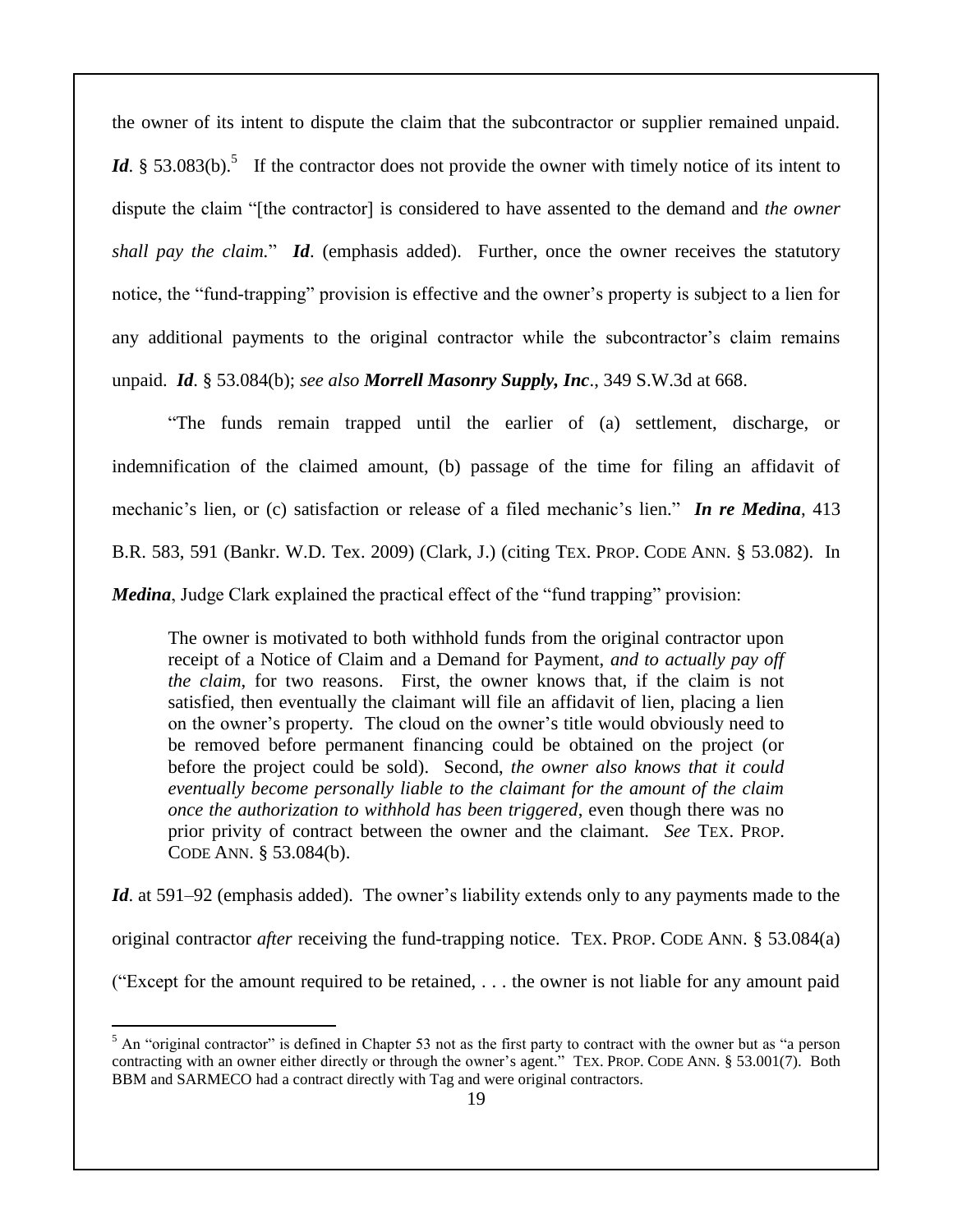to the original contractor before the owner is authorized to withhold funds"). Finally, "the owner is liable for [the fund-trapping] amount in addition to any amount for which he is liable under [the retainage provisions of Chapter 53]." *Id*. § 53.084(b).

The parties at trial did not contest the validity of the liens or the notices. The record does not contain evidence that the Debtors disputed the subcontractors' notice of unpaid amounts, and without establishing a dispute, "[the contractor] is considered to have assented to the demand and the owner shall pay the claim."  $\mathbf{Id}$ . § 53.083(b).<sup>6</sup> Therefore, presuming the liens were valid, the subcontractors created an enforceable obligation against Tag.

Although SARMECO initially paid the amounts in question, the liens established a right to payment from Tag that was involuntary. The fact that Tag utilized SARMECO as the conduit for payment does not alter this conclusion. Tag reimbursed SARMECO for the initial payment and therefore Tag ultimately bore the entire cost to remove the liens that were involuntarily placed against its property. More importantly, preserving property rights fits within the Texas Supreme Court's definition of involuntariness. *See Frymire*, 259 S.W.3d at 145 (stating that a payment is voluntary when it is made "without being compelled to do so for the preservation of any rights or property").

The only reason liens were placed against Tag's property was because BBM did not pay the subcontractors the amounts they were owed. Thus, Tag "paid a debt for which another was primarily liable and which in equity should have been paid by the latter." *Frymire*, 259 S.W.3d at 142. Further, the fact that Tag, in some instances, paid twice—once to BBM and once to SARMECO—to compensate the subcontractors also supports equitable subrogation because the

<sup>6</sup> Adam Monaco did dispute the architect's purported changes to BBM's fourteenth draw request. Adam Monaco disputing what his company was owed by Tag is distinguishable from disputing amounts allegedly unpaid to subcontractors and suppliers.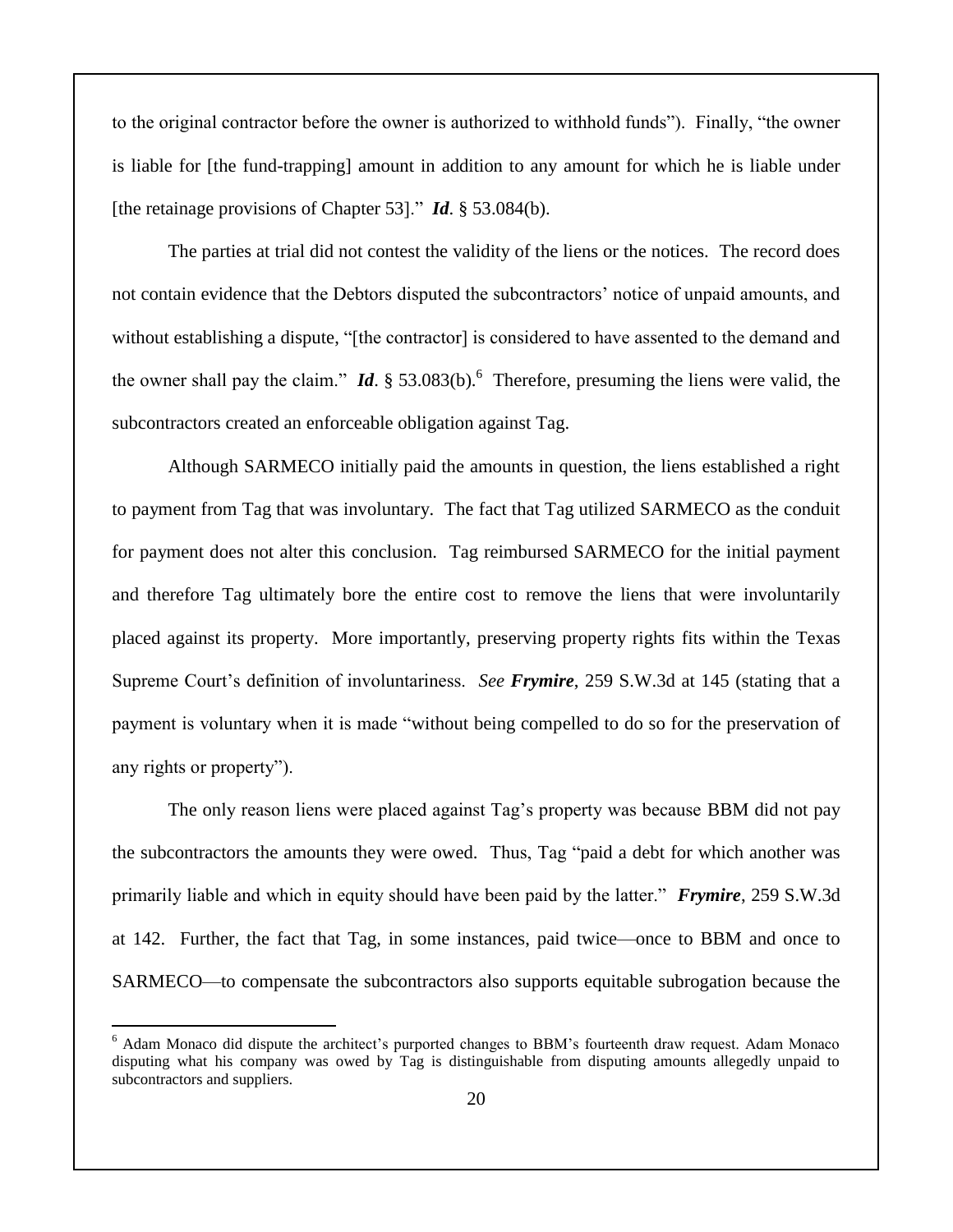doctrine's general purpose is to prevent unjust enrichment of the debtor that owed the debt being paid. *First Nat'l Bank of Kerrville v. O'Dell*, 856 S.W.2d 410, 415 (Tex. 1993). In sum, Tag is entitled to assert its claims against the Debtors through equitable subrogation because it (1) involuntarily (2) paid a debt primarily owed by another (3) in a situation that favors equitable relief to prevent unjust enrichment. *See Frymire*, 259 S.W.3d at 142.

#### 5. *The Total Amount of Misapplied Trust Funds is \$171,942.03*.

The remand order also directed this Court to specifically address "the basis for the calculation of actual damages owed to Tag." The appealed judgment held that Adam Monaco misapplied trust funds in the amount of \$171,942.00. To calculate this sum, the Court looked to the payments SARMECO made to the subcontractors and suppliers that were above and beyond what BBM received. Again, because the unchallenged testimony of Theresa Khodr was that Tag reimbursed SARMECO the Court looked to SARMECO's payments as the best evidence of what BBM failed to pay the subcontractors and suppliers from the trust funds it had already received.

The record contains seven copies of checks that SARMECO wrote to subcontractors and suppliers to release the liens on Tag's property and compensate them for what BBM had already received but failed to pay. These seven checks total \$154,141.37. The \$154,141.37 total reflects:

- A \$58,625.00 payment to Pyramid Stone.
- A \$27,500.00 payment to Pyramid Stone.
- A \$4,016.91 payment to Bexar Electric Company.
- A \$2,227.50 payment to Schultz & Co. Landscaping.
- A \$3,088.00 payment to Professional Plumbing.
- A \$45,714.40 payment to Leeder Masonry.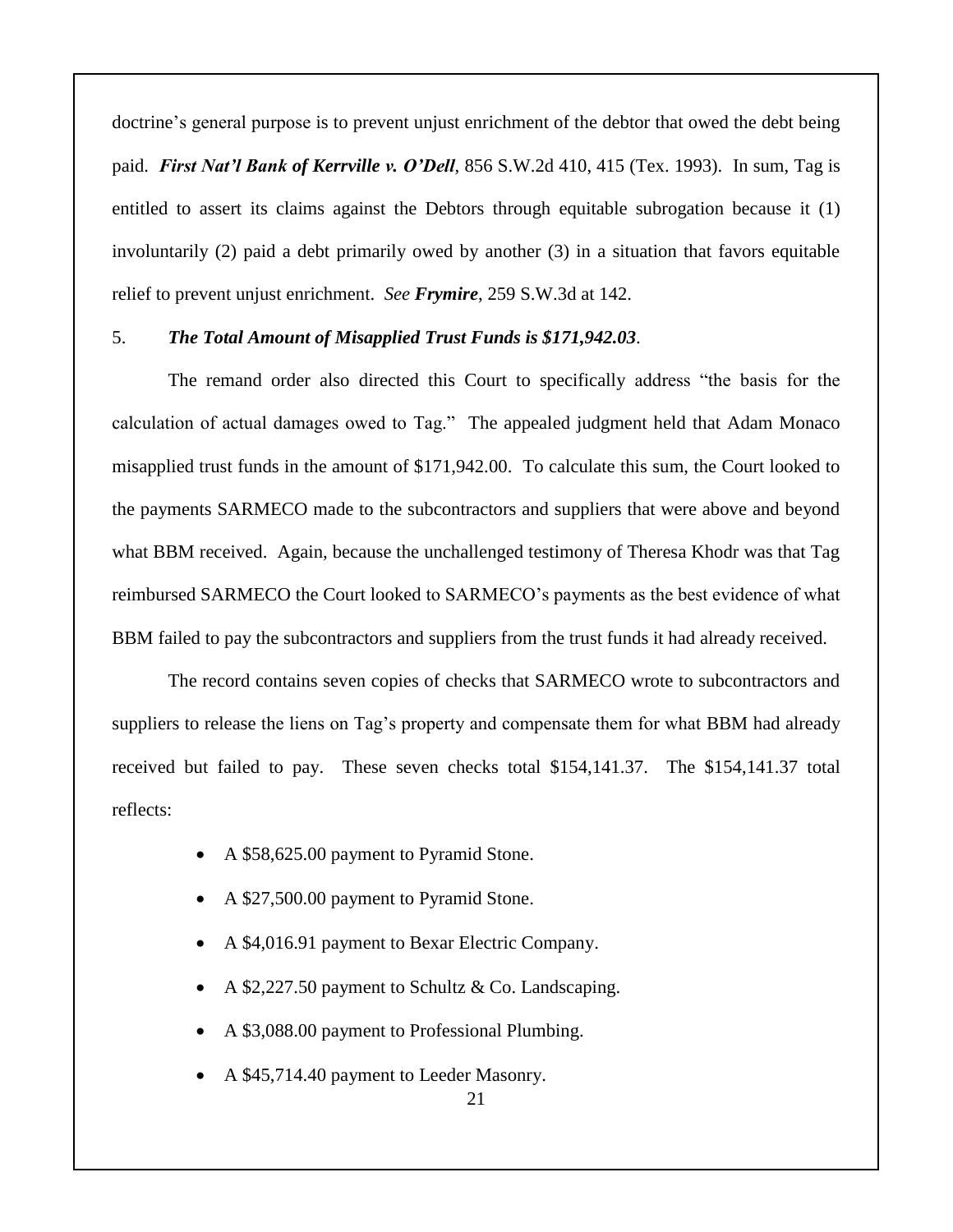A \$12,969.56 payment to Leeder Masonry.

These seven checks do not entirely reconstruct the amount of trust funds that BBM misapplied and failed to pass along to the subcontractors and suppliers. For reasons that are not entirely clear, SARMECO placed a condition on the payment to Leeder Masonry that was not imposed on the other subcontractors. Like all of the assumption agreements included in the record, the agreement between SARMECO and Leeder Masonry reflects the amount that the subcontractor claimed it was owed following BBM's termination. Unlike the other assumption agreements, however, the Leeder Masonry agreement reflects that SARMECO withheld a ten percent retainage from what Leeder was owed. This retainage sum reflects money that was already due and payable to Leeder and for which BBM withheld the trust funds. SARMECO and Leeder simply agreed not to have the outstanding balance immediately paid in full. Calculating the additional amount that Leeder was owed—but that SARMECO retained—reveals an additional \$17,800.66 that BBM withheld from Leeder.<sup>7</sup> Theresa Khodr testified this retained amount was eventually paid. (Tr. 80–81, Nov. 2, 2011).

Adding this \$17,800.66 to the \$154,141.37 results in an amount of \$171,942.03. Therefore, the Court concludes that BBM, at Adam Monaco's direction, misapplied \$171,942.03 in trust funds that it had received from Tag but failed to pay to the subcontractors and suppliers.

Although not directed to do so by the remand order, out of an abundance of caution this Court will address Adam Monaco's conduct under the standards elucidated in *Bullock v.* 

<sup>&</sup>lt;sup>7</sup> The assumption agreement reflects that Leeder Masonry was owed \$177,986.62 on the subcontract it originally signed with BBM. (Pl.'s Ex. 23). Ten percent of this figure is \$17,798.66. Elsewhere in the record, on the page reflecting copies of the checks SARMECO wrote to Leeder, a handwritten notation lists the retainage figure at \$17,802.66. Theresa Khodr also testified that the additional sum Leeder was owed was \$17,802.66. (Tr. 82, Nov. 2, 2011). The Court finds it is reasonable to average these two figures to calculate Debtors' liability. Thus, the Court finds that an additional \$17,800.66 is attributable to misapplied trust funds.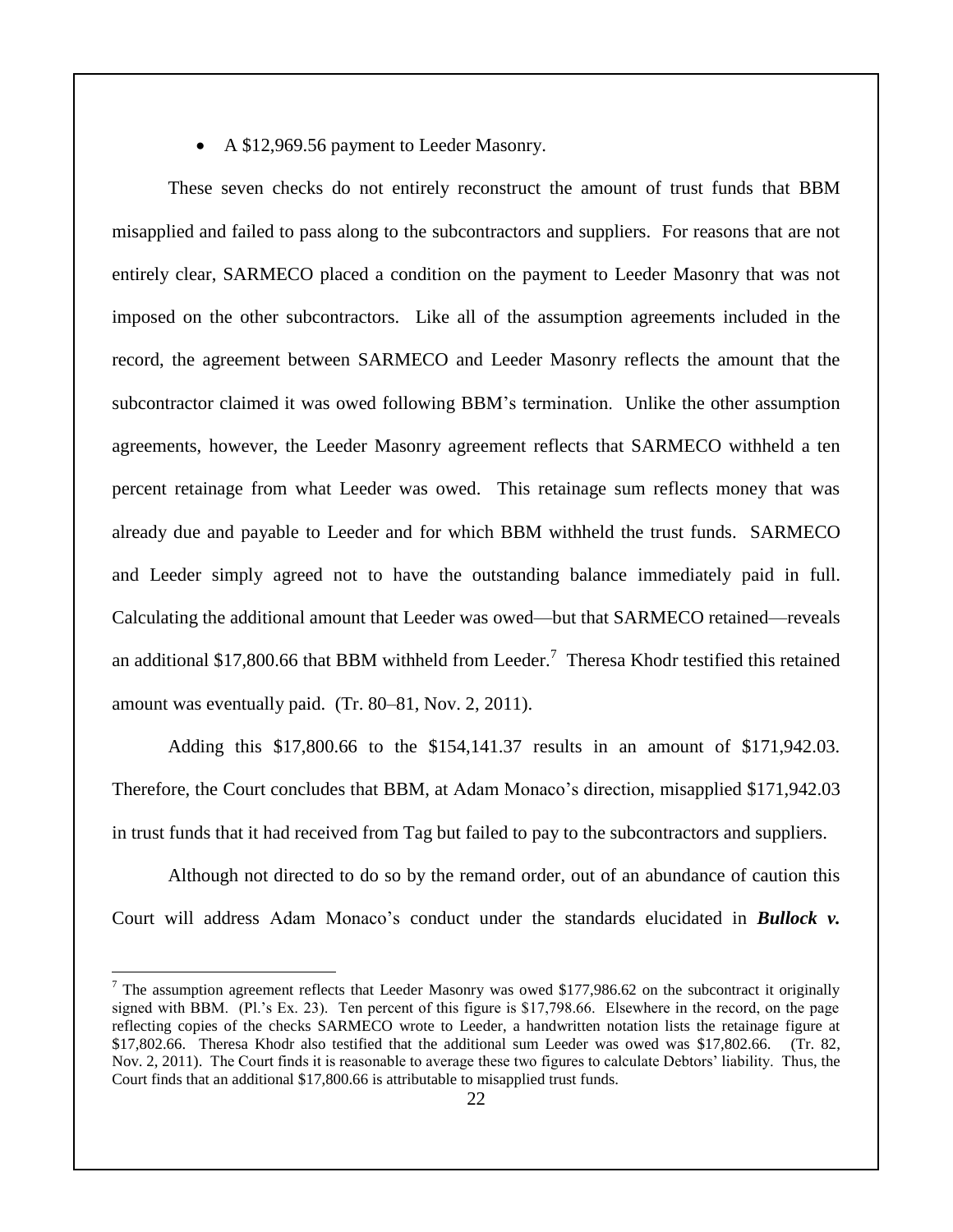*BankChampaign, N.A.*, which the Supreme Court decided in May 2013 after this case was remanded. It is established law in the Fifth Circuit that the CTFA creates fiduciary duties encompassed by section  $523(a)(4)$  "to the extent that it defines wrongful conduct under the statute." *Nicholas*, 956 F.2d at 114. The CTFA defines wrongful misapplication of trust funds with the mental components of "intentionally or knowingly or with intent to defraud." TEX. PROP. CODE ANN. § 162.031(a). This is significant because *Bullock* held defalcation while acting in a fiduciary capacity requires intentional wrongdoing or at least reckless conduct similar to "the kind that the criminal law often treats as the equivalent." *Bullock*, 133 S. Ct. at 1759.

The draw requests Adam Monaco certified on behalf of BBM verified under oath that all subcontractors and suppliers had been paid and had released their lien rights against Tag. Obviously, these certifications were untrue because the subcontractors and suppliers eventually asserted lien claims against Tag's property. The evidence adduced at trial established that BBM failed to pay subcontractors and suppliers with funds received for work already performed. (Tr. 196–208, Nov. 2, 2011). Adam Monaco testified that he was responsible for signing and certifying the draw requests (Tr. 7, Nov. 10, 2011), which recited in part "that all amounts have been paid by the Contractor for Work for which previous certificates for payment were issued and payments received from the owner . . . ." (*See, e.g*., Pl.'s Ex. 13). Adam Monaco made other representations to Tag that BBM had ordered material that had already been delivered, which was also untrue. (Tr. 123–30, Nov. 10, 2011).

Taken together, this evidence demonstrates that Adam Monaco acted intentionally to obtain further payments from Tag despite not paying the subcontractors and suppliers in violation of the CTFA. As an officer of BBM he submitted written certifications that all subcontractors and suppliers had been paid. He intended to obtain payment from Tag and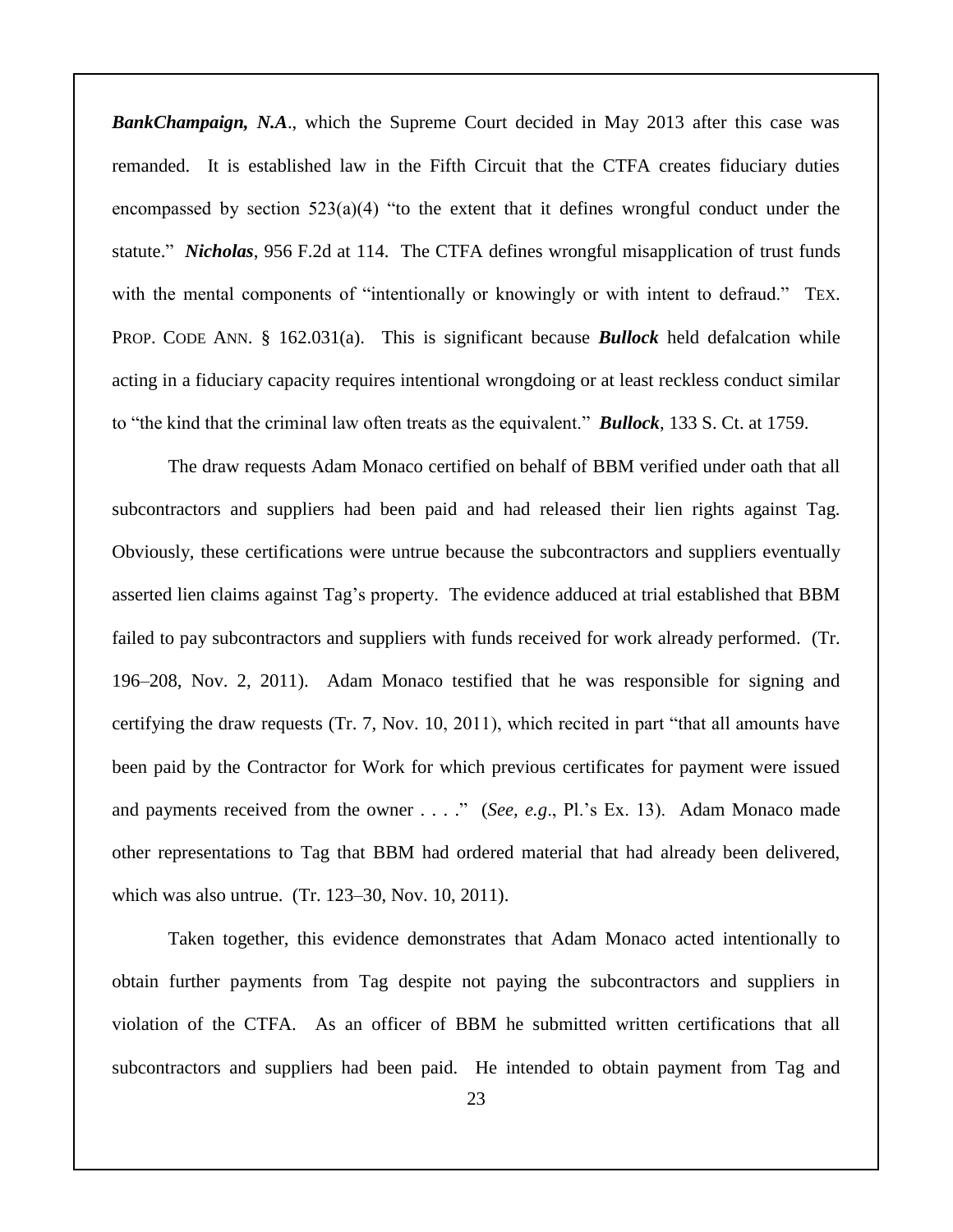conceal the fact that trust funds had not been used to pay trust beneficiaries. Such intentional conduct renders the debt nondischargeable under section  $523(a)(4)$  for defalcation while acting in a fiduciary capacity. *Bullock*, 133 S. Ct. at 1759.

As to Martha Monaco, the Court previously found that she did not participate in the same intentional conduct as her son. While it is likely that she knew that the subcontractors and suppliers remained unpaid, she did not sign draw requests to verify payments to subcontractors or commit a knowing violation of the CTFA that would rise to the level of intentional wrongdoing or gross recklessness.

#### 6. *Adam Monaco is not Entitled to a Setoff for the Amount of Withheld Retainage*.

Finally, the remand order instructed this Court to consider "whether Monaco is entitled to a setoff for the amount withheld as retainage." There are several reasons why Adam Monaco is not entitled to a setoff.

#### a. *Tag bought the retainage*.

The Debtors could not claim a setoff right to the retainage allegedly owed to BBM because the Chapter 7 Trustee in the BBM bankruptcy sold the retainage to Tag. The Court takes judicial notice that BBM listed a cause of action as an asset in Schedule B. The description stated:

[BBM], Inc. v. Cedar Hill Associates, et al 166th District Court, Bexar County, Texas Suit for breach of contract, *for statutory retainage* and foreclosure of lien in connection with the building of a home for defendants. Suit seeks damages in the approximate amount of \$308,968.82 plus attorneys [sic] fees, court costs and interest.

(Case No. 09-53104-lmc, ECF No. 4) (emphasis added). Tag was one of the defendants in the state court lawsuit. Subsequently, the Chapter 7 Trustee filed a motion to sell the estate's interest in the cause of action to Tag for \$2,500.00. (*Id*., ECF No. 35). On October 8, 2010, Judge Leif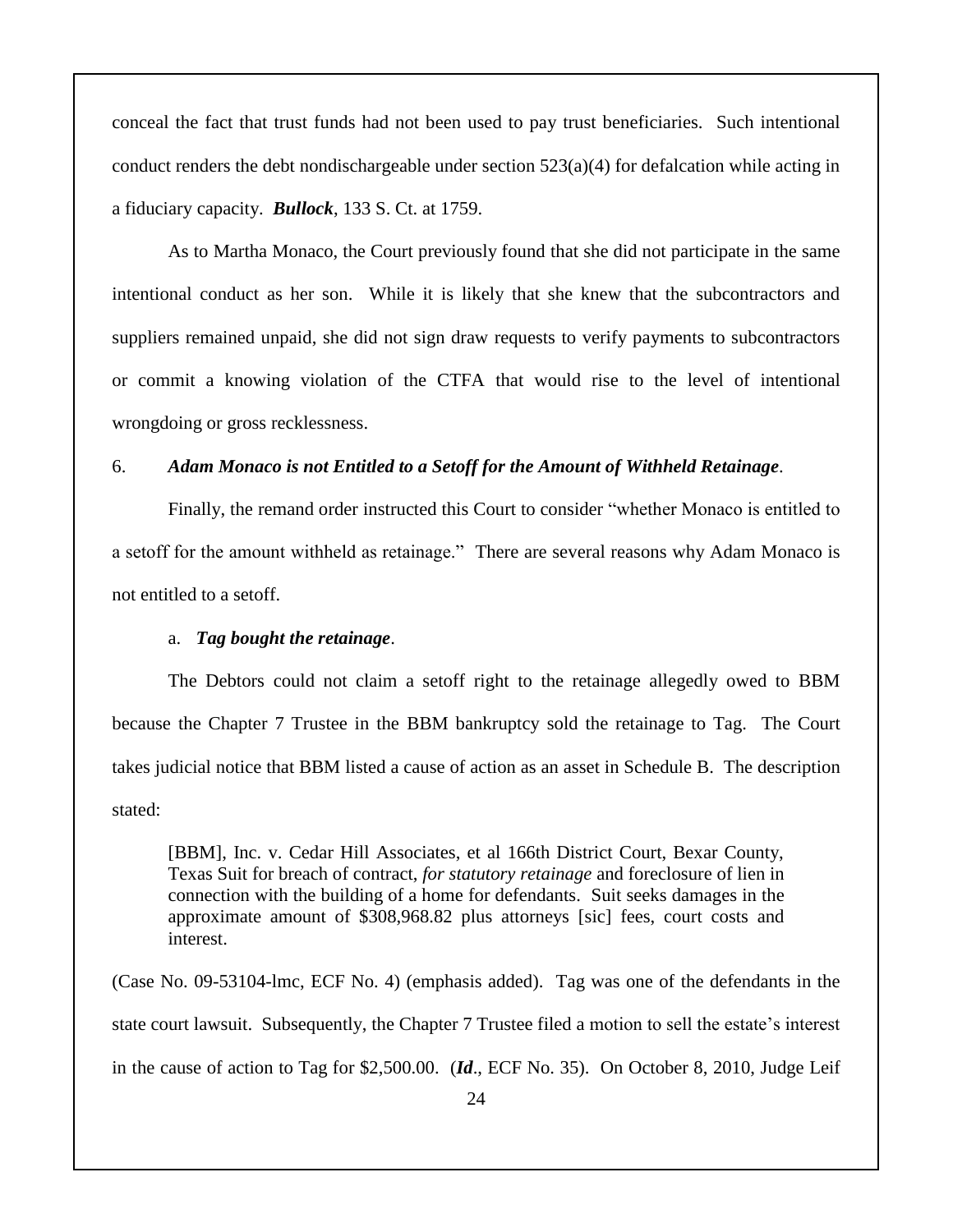Clark granted the motion and approved the agreement to sell BBM's causes of action in the state court lawsuit. (*Id.*, ECF No. 39).<sup>8</sup>

Thus, Tag bought BBM's claim to the retainage. Assuming Adam Monaco could claim a setoff right in the retainage of BBM, he cannot set off against an asset that was previously sold by the trustee.

## b. *SARMECO's assumption of the contract after BBM's termination ended BBM's contractual right to collect the retainage*.

The evidence at trial established BBM never completed the Project and was not the general contractor at the time the construction was finished. The Fifth Circuit has recognized a contractor's "failure to pay its subcontractors . . . constituted a material breach of contract occasioning a forfeiture of all rights to the contract retainage held by the [owner]." *Fed. Ins. Co. v. Cmty. State Bank*, 905 F.2d 112, 116 (5th Cir. 1990). The Texas Property Code establishes retainage for the benefit of derivative claimants. *See Exch. Contractors, Inc. v. Comerica Bank-Tex*. (*In re Waterpoint Int'l LLC*), 330 F.3d 339, 344 (5th Cir. 2003). The "retainage secures the payment of any contractor or subcontractor who may assert a lien on the property in the event that the general fails to pay them." *Solar Applications Eng'g, Inc. v. T.A*. *Operating Corp*., 327 S.W.3d 104, 111 (Tex. 2010) (citing TEX. PROP. CODE ANN. § 53.102)).

Since BBM did not complete the Project it was not entitled to the retained funds, which were preserved for the benefit of the unpaid subcontractors. A recent Texas Supreme Court case stated "retainage gives the owner offsetting leverage against the general contractor, whose receipt of the final ten percent of the contract balance is *subject to its payment of the* 

<sup>&</sup>lt;sup>8</sup> While the parties did not present evidence of the previous sale of the BBM claim to the retainage funds, this Court takes judicial notice of the order authorizing the sale in the BBM bankruptcy case. *See* FED. R. EVID. 201(d) (authorizing courts to take judicial notice at any stage of the proceeding).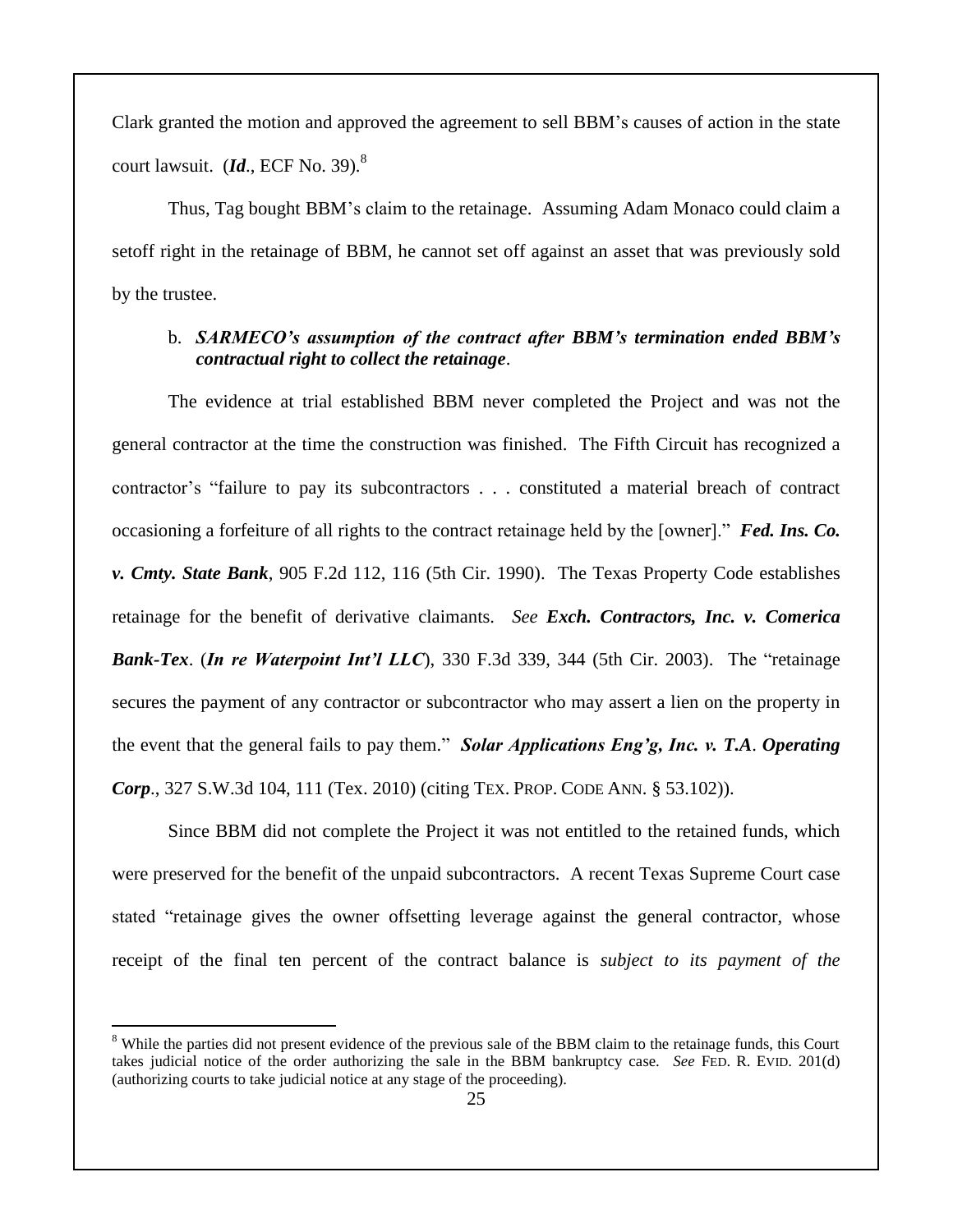*subcontractors in full*." *Solar Applications Eng'g*, 327 S.W.3d at 111 (emphasis added). BBM was not entitled to the retainage because it never paid the subcontractors in full.

The Prime Contract also cut off the right to the retainage. Paragraph 9.8.5 of the General Conditions of the Contract for Construction stated that upon submission of a Certificate of Substantial Completion the "Owner shall make payment of retainage applying to such Work or designated portion thereof." (Pl.'s Ex. 1). The architect would only prepare this Certificate "[w]hen the Work or designated portion thereof is substantially complete . . . ." (*Id*., ¶ 9.8.4). In turn, "Substantial Completion" was defined as "the stage in the progress of the Work when the Work or designated portion thereof is sufficiently complete in accordance with the Contract Documents so that the Owner can occupy or utilize the Work for its intended use." (*Id*., ¶ 9.8.1). The residence was never substantially complete while BBM was the general contractor.

Paragraph 5.2.1 of the Standard Form Agreement provided that "[f]inal payment, constituting the entire unpaid balance of the contract sum, shall be made by the Owner to the Contactor when . . . the Contractor has fully performed the contract . . . and . . . a final Certificate for Payment has been issued by the Architect." (Pl.'s Ex. 1). To obtain final payment, a final Application for Payment must be presented to the architect by the general contractor. (*Id.*, General Conditions ¶ 9.10.1). Thereafter, the architect would issue a final Certificate for Payment only after promptly inspecting and finding "the Work acceptable under the Contract Documents and the Contract fully performed . . . ." (*Id*.). This Certificate would state that "the Work has been completed in accordance with the terms and conditions of the Contract Documents and that the entire balance found to be due the Contractor and noted in the final Certificate is due and payable." (*Id*.). This Certificate would "constitute a further representation that conditions listed in Subparagraph 9.10.2 as precedent to the Contractor's being entitled to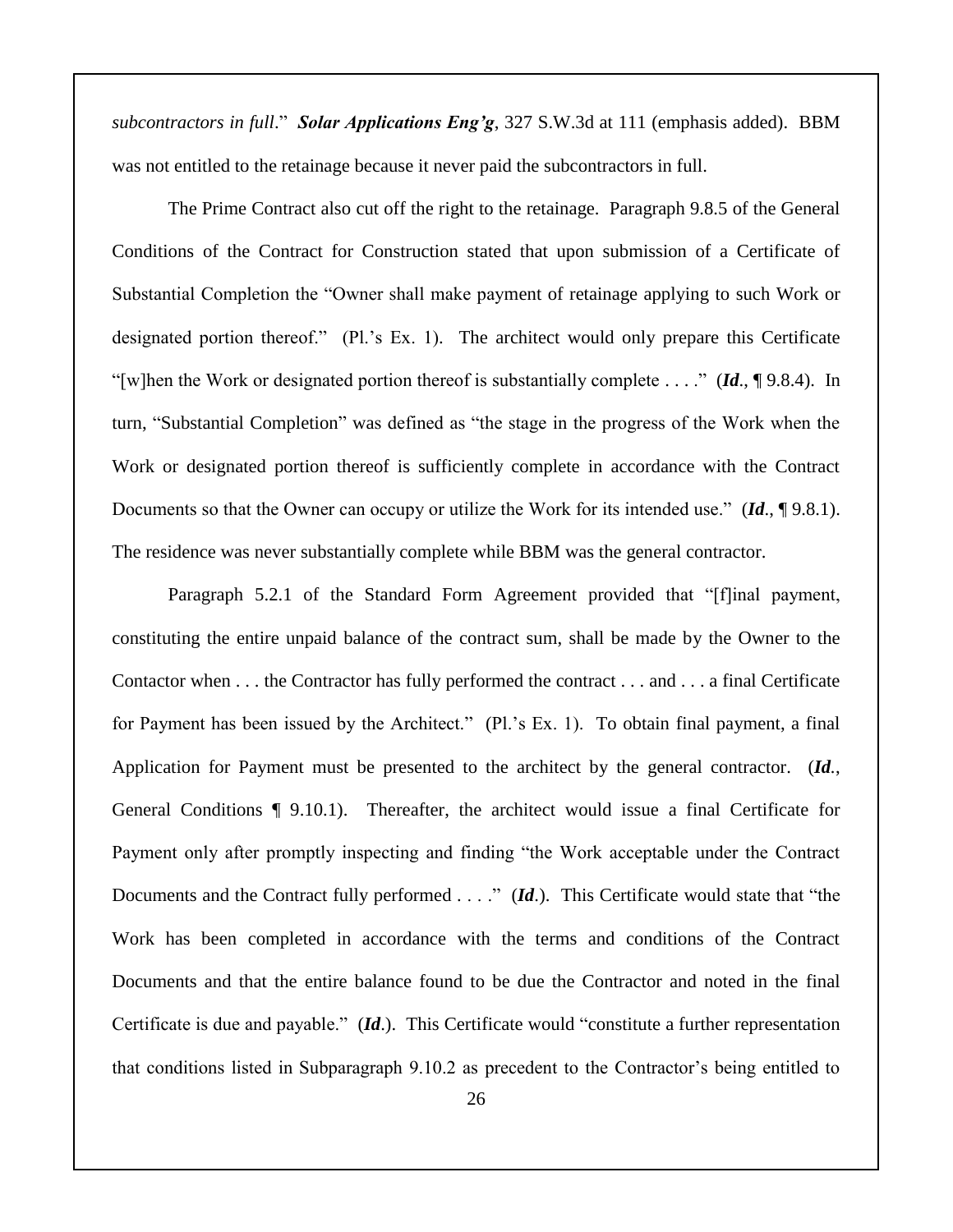final payment have been fulfilled." (*Id*.). The architect never issued BBM a final Certificate for Payment.

Paragraph 9.10.2 of the General Conditions stated that "[n]either final payment nor any remaining retained percentage shall become due until the Contractor submits to the Architect" (1) an affidavit stating "bills for materials and equipment, and other indebtedness connected with the Work for which the Owner or the Owner's property might be responsible or encumbered (less amounts withheld by Owner) have been paid or otherwise satisfied"; (2) a certificate stating that insurance was still in effect; (3) a written statement that the contractor knows of no reason why insurance would not be renewed; (4) consent of any surety to final payment; and (5) other miscellaneous items that the owner may require, including proof that liens and other encumbrances against the property have been released or waived. (*Id*., ¶ 9.10.2).

BBM never fulfilled any of these contractual provisions before or after its termination. Therefore, under the Prime Contract's own terms "[n]either final payment nor any remaining retained percentage shall become due . . . ." (*Id*.). Although the *Federal Insurance* case applied Louisiana retainage law and a surety took part in the construction, the Fifth Circuit analyzed similar contractual language and concluded the contractor lost its right to retainage funds because:

[The contractor's] failure to pay its subcontractors . . . constituted a material breach of contract occasioning a forfeiture of all rights to the contract retainage held by the [owner]. Article 9.9.2 of the contract expressly conditioned [the contractor's] right to final payment upon its payment of all outstanding claims. That the project architect had recommended release of the retainage to [the contractor] does not alter this conclusion. The architect was entitled, on the basis of "subsequently discovered evidence," to "nullify the whole or part of any Certificate for payment previously issued" due to "failure of the Contractor to make payments properly to Subcontractors" or "reasonable evidence that the Work will not be completed [on time]."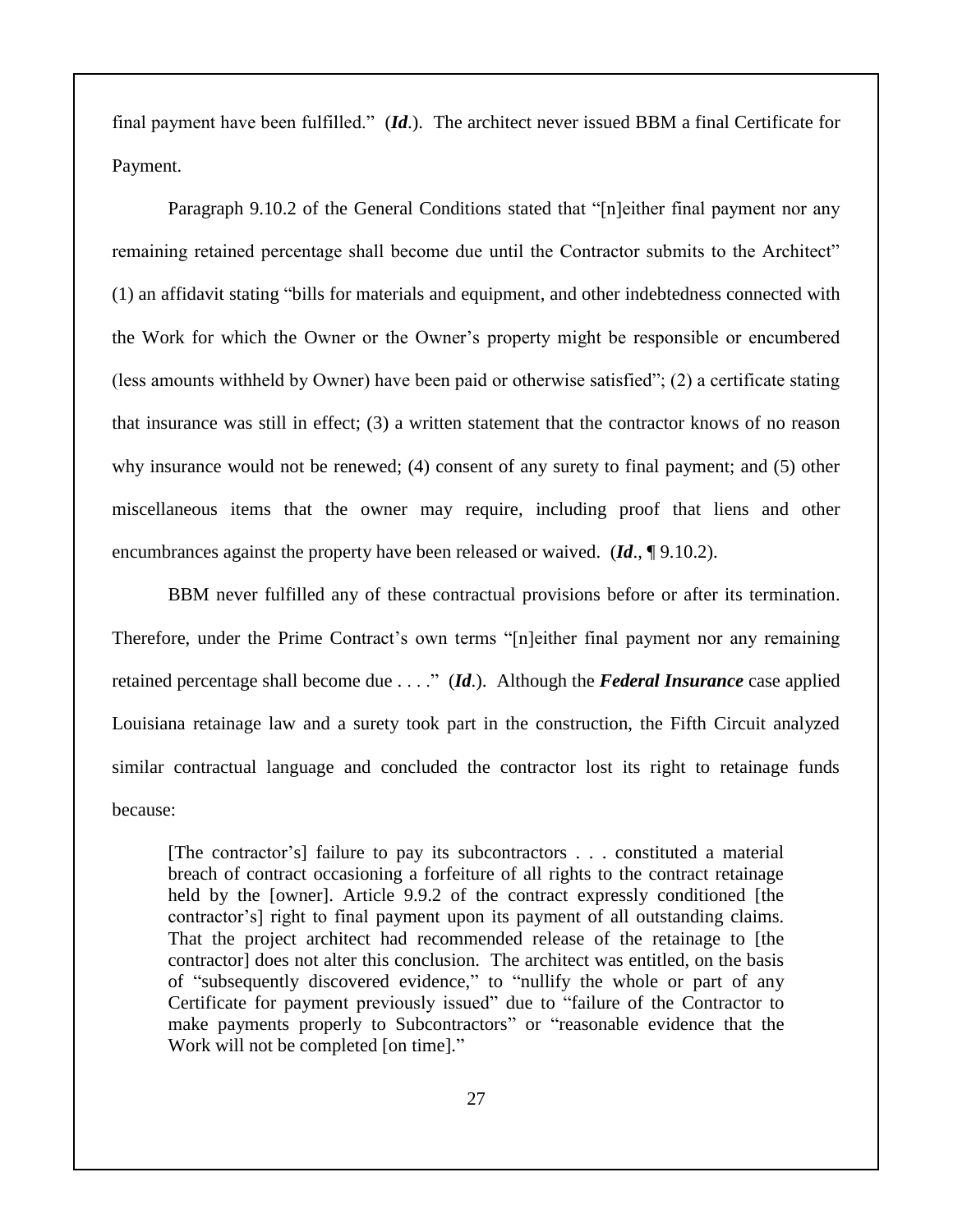*Fed. Ins. Co*., 905 F.2d at 116. *Federal Insurance* likewise conditioned the contractor's right to payment on architect approval and proof that outstanding financial obligations were not owed to subcontractors. Like the contractor in *Federal Insurance*, the Debtors failed to prove that BBM was contractually entitled to receive the withheld retainage as a final payment. Adam Monaco cannot setoff against the retainage when BBM was not contractually owed the money. Here, BBM's "failure to pay its subcontractors . . . constituted a material breach of contract occasioning a forfeiture of all rights to the contract retainage held by [Tag]." *Id*.

In addition, by virtue of assuming the Prime Contract, SARMECO became entitled to the retained funds at the time the contract was completed. The Debtors argued in their appeal that Tag effectively obtained "double recovery" by not applying a credit for the retainage, but this ignores the fact that *SARMECO* paid subcontractors, obtained releases of liens, and assumed BBM's contractual obligations. The evidence established that *SARMECO* paid the subcontractor lien claimants first. Tag later paid SARMECO with the retainage money. Therefore SARMECO and the subcontractors ultimately received the retainage funds. Viewing these events from Tag's perspective, first it paid BBM the trust funds that were misapplied and second it paid SARMECO for many of the same bills from the retainage or additional funds. In many instances, Tag was forced to pay twice for the same work rather than receiving a double recovery.

#### 7. *Conclusion***.**

The Court finds that Tag had standing to pursue its cause of action by virtue of equitable subrogation; that Adam Monaco misapplied trust funds in the amount of \$171,942.03; and that any claims or setoffs relating to retainage are unavailable to him. Pursuant to 11 U.S.C.